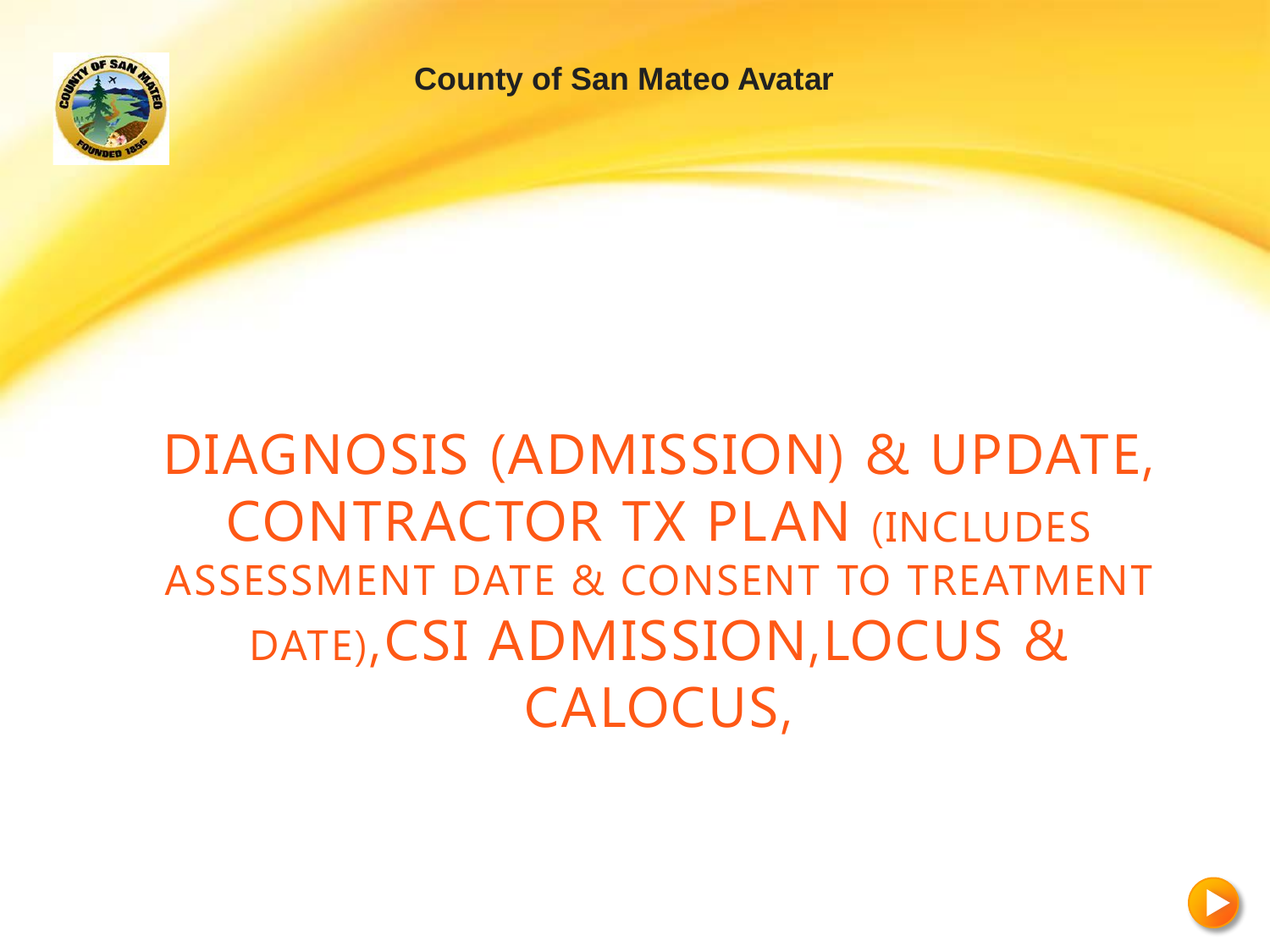# **Diagnosis (Admission)**

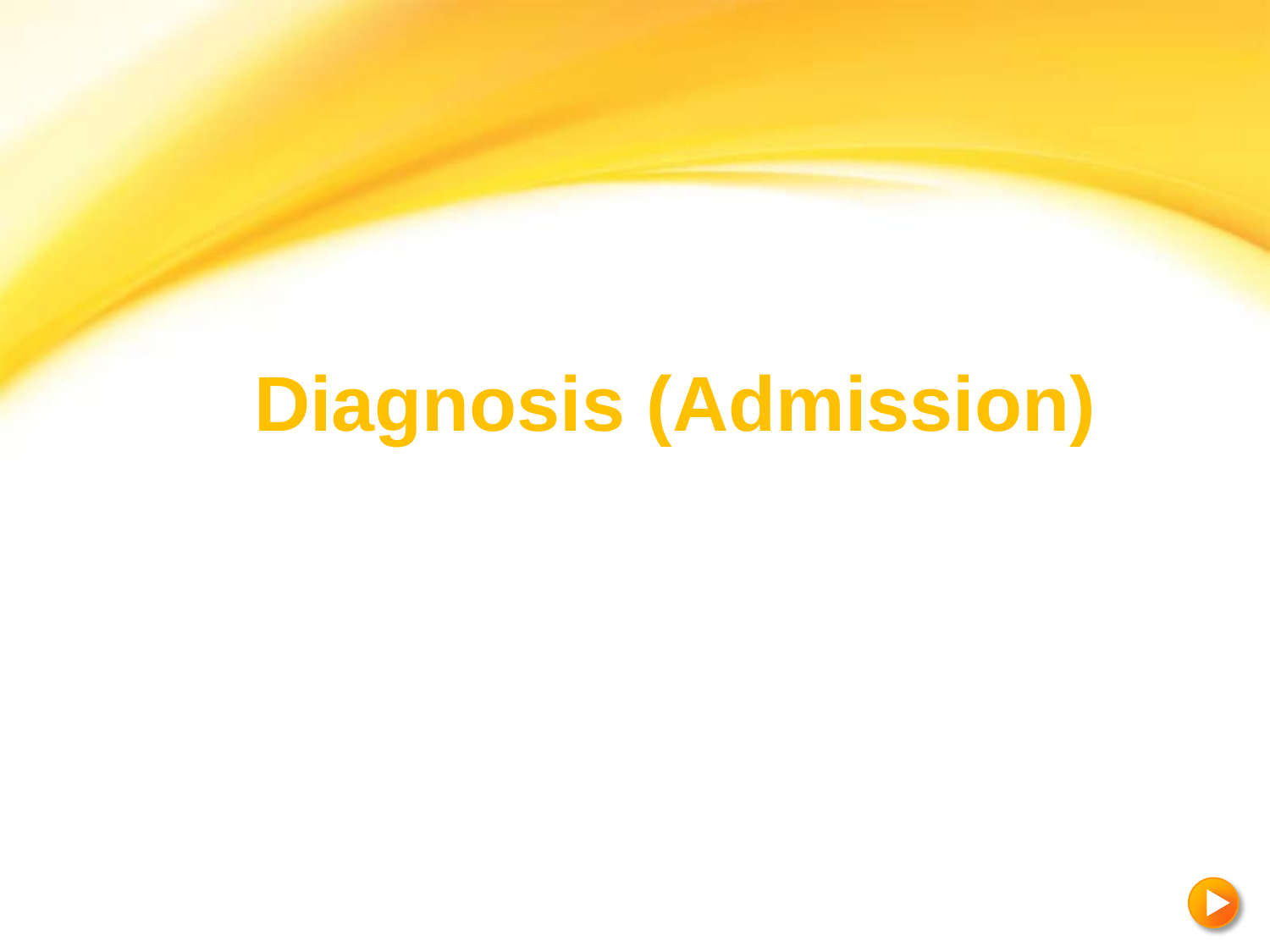#### WHEN IS THE FORM USED?

The Diagnosis is entered at **Admission**, **Discharge** and should be **Updated** if the Diagnosis changes after admission.

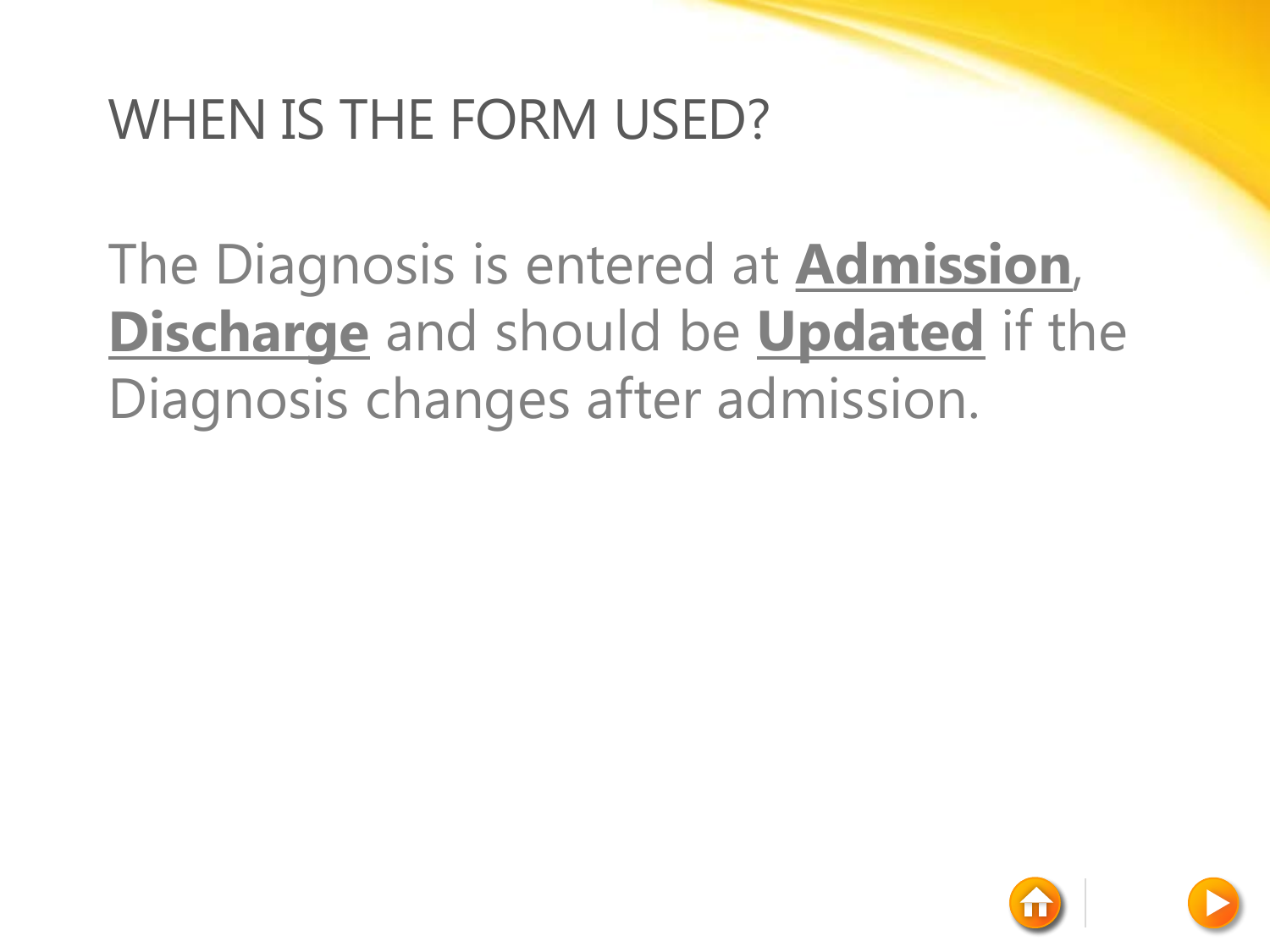#### **DIAGNOSIS (ADMISSION)**

Entering an initial diagnosis: Menu Path >Avatar PM > Client Management > Client Information >Diagnosis or

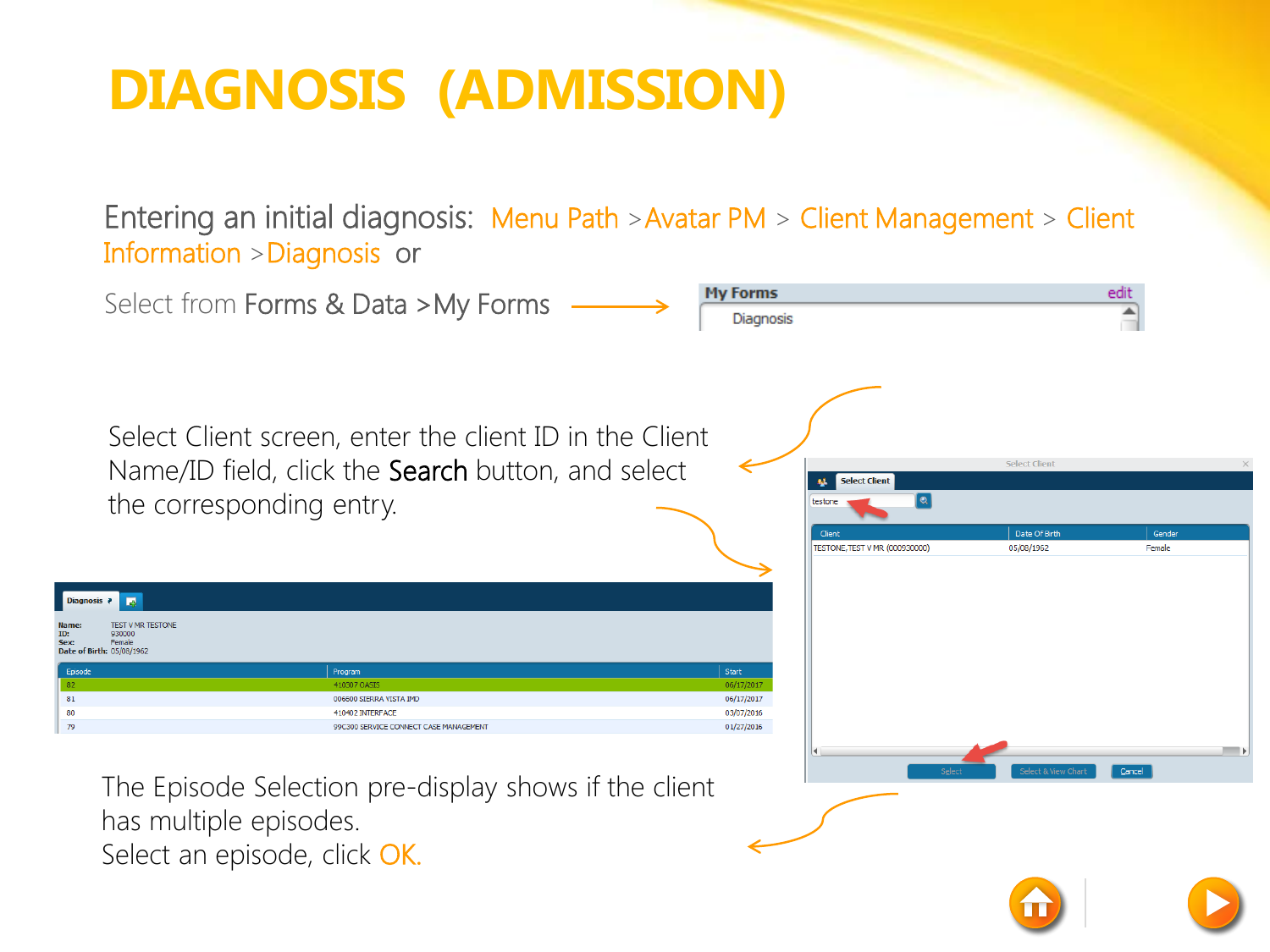#### **DIAGNOSIS (ADMISSION)**

| Type Of Diagnosis<br>O Onset<br>Undate<br>Admission<br>◯ Discharge<br>Date Of Diagnosis<br>08/01/2017<br>Time Of Diagnosis<br>02:34 PM           | Select Episode To Default Diagnosis Information From<br>Select Diagnosis Entry To Default Information From                |
|--------------------------------------------------------------------------------------------------------------------------------------------------|---------------------------------------------------------------------------------------------------------------------------|
| З<br>E M<br>$\frac{1}{\sqrt{2}}$ AM/PM<br>н<br>Current<br>H<br>Xagnoses                                                                          |                                                                                                                           |
| <b>Estimated Onset</b><br>Description<br><b>Status</b><br>${\sf R}$<br>(1) Bipolar 1 disorder<br>Active (1)<br>1<br>$\overline{2}$<br>Active (1) | ICD-9 Code<br>$ICD-10$<br>Resolved<br><b>Bill</b> Order<br><b>Classification</b><br>296.7<br>F31.9<br>1<br>$\overline{2}$ |
| Delete Row<br>New Row                                                                                                                            | -Show Active Only<br>ON <sub>o</sub><br>(a) Yes                                                                           |
| 5<br>Diagnosis Search<br>Q                                                                                                                       | Code Crossmapping<br>$\frac{1}{2}$                                                                                        |
| <b>Status</b><br>◯ Working<br>Rule-out<br>Resolved<br>Active<br>Void<br>Estimated Onset Date                                                     | Present On Admission Indicator<br><b>Classification</b>                                                                   |
| Resolved Date<br>8<br>÷                                                                                                                          | ۰<br>9<br>Diagnosing Practitioner-                                                                                        |

- 1. In the Type Of Diagnosis field (Admission)
- 2. Selecting Admission or Discharge populates the client's admission or discharge date in the Date of Diagnosis field.
- 3. In the Time Of Diagnosis field, enter the diagnosis time.
- 4. In the Diagnosis Axis I field, click New Row. A blue row is added.
- 5. In the Diagnosis Search field, search for the diagnosis.
- 6. Select Status
- 7. Enter Estimated Onset Date (if necessary)
- 8 . Enter Resolved date (if necessary)
- 9. Enter Diagnosing Practictioner
- 10. Select "Submit" to save the form.

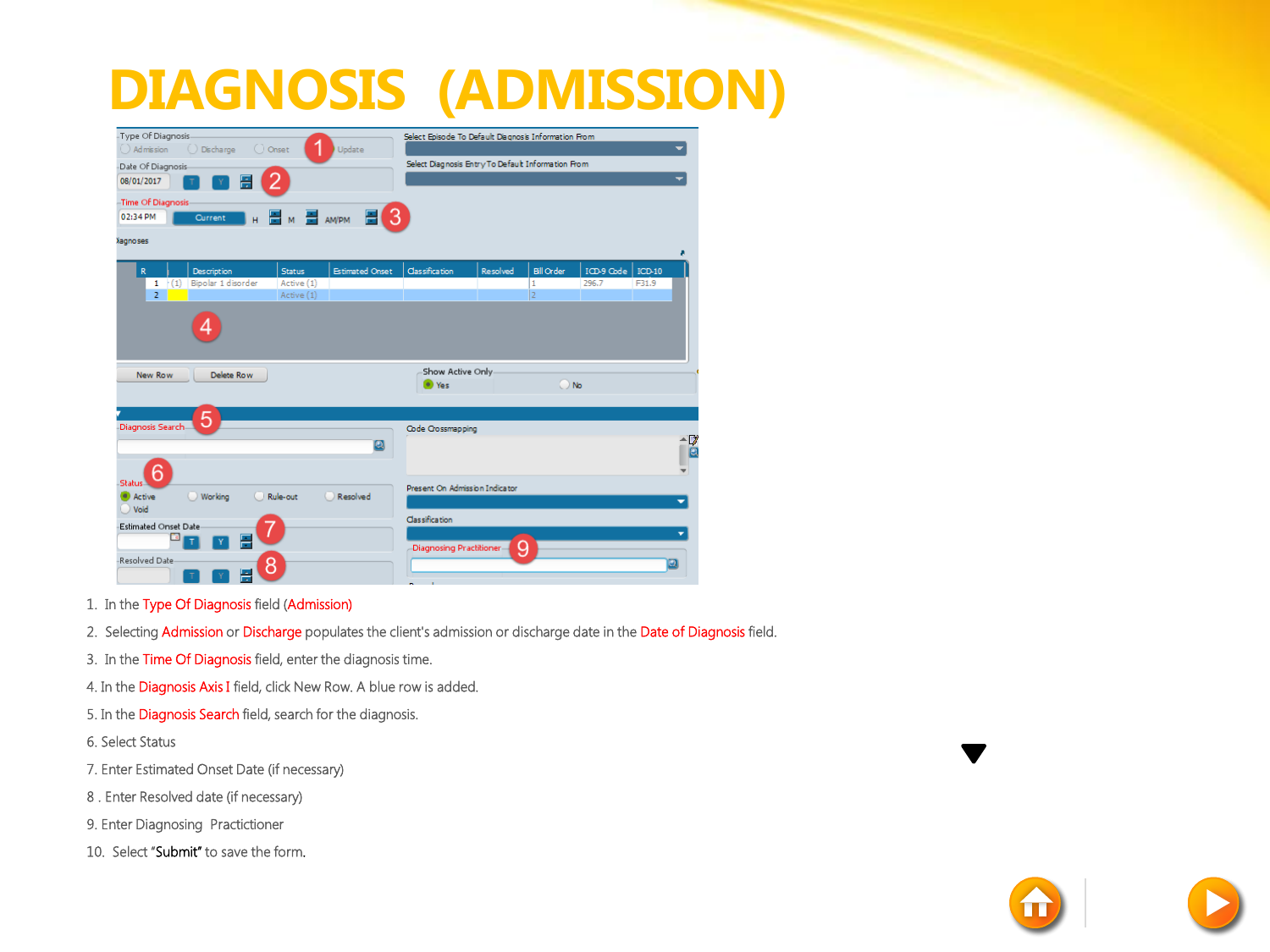# **Diagnosis Update & Discharge**

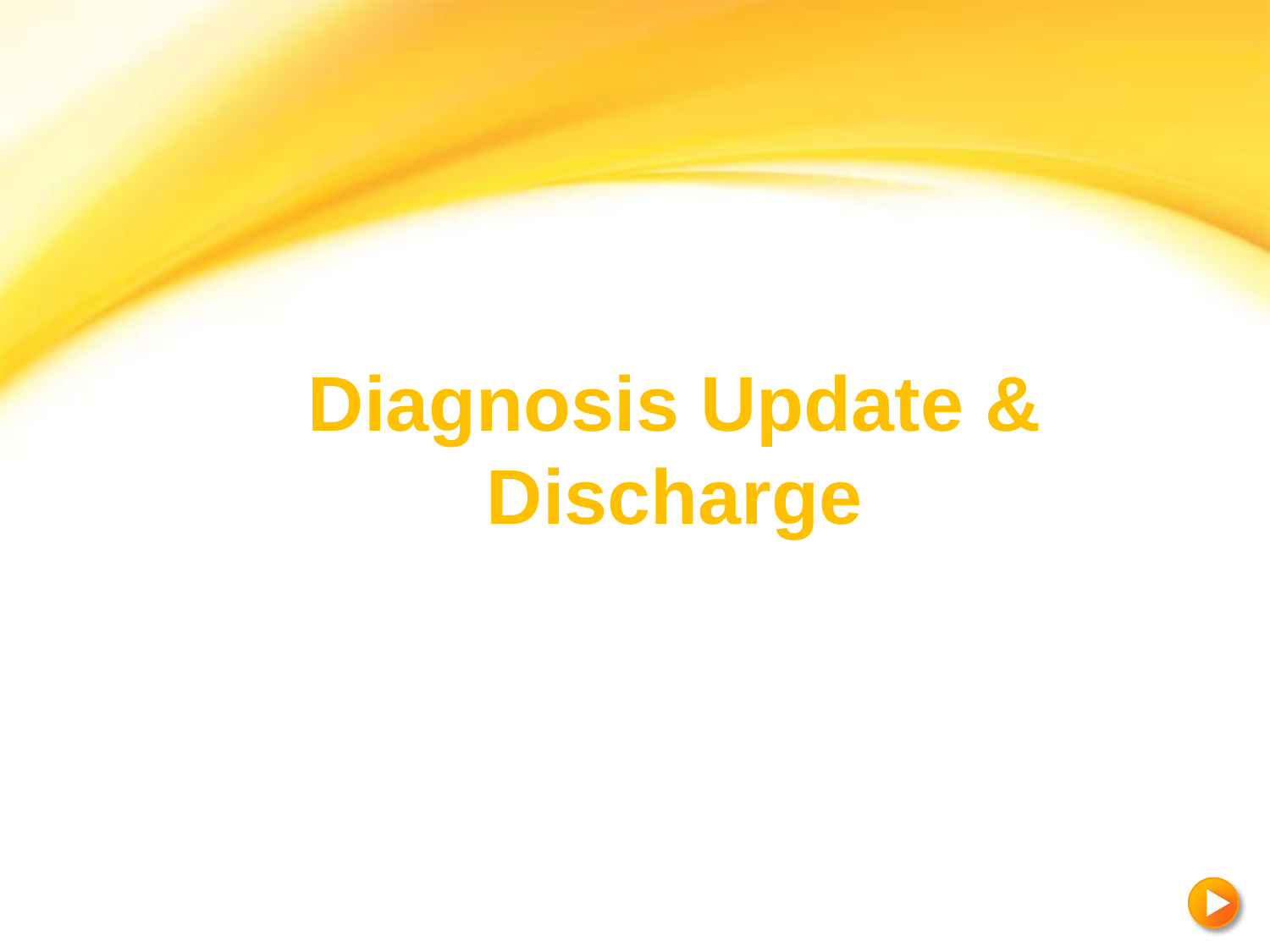### **DIAGNOSIS (UPDATE)**



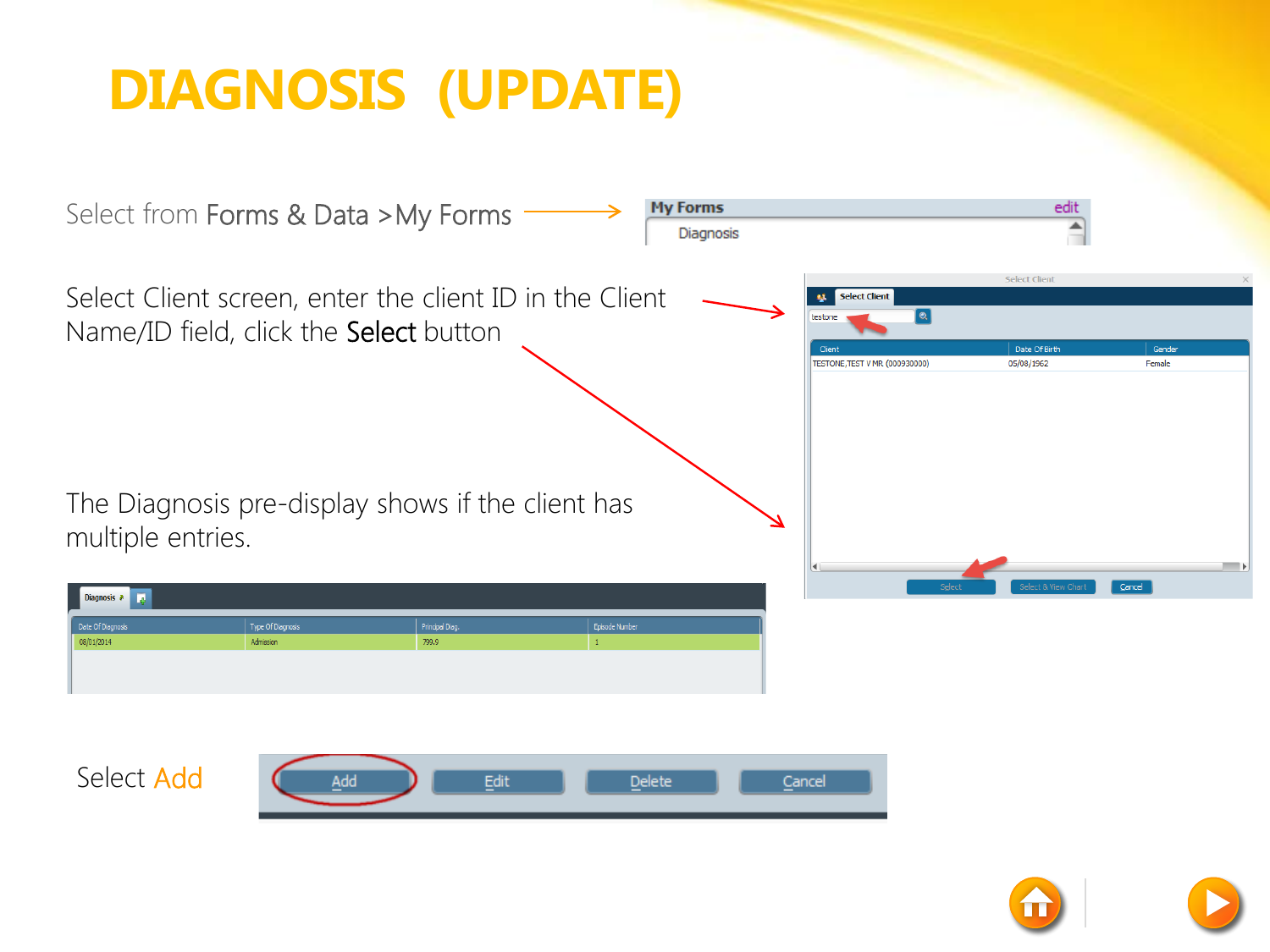#### **DIAGNOSIS (UPDATE)**

| Diagnosis &<br>Chart <sub>e</sub>                                                          | 國                                                                                                                                                                                                                                                                                                                                                          |  |  |  |
|--------------------------------------------------------------------------------------------|------------------------------------------------------------------------------------------------------------------------------------------------------------------------------------------------------------------------------------------------------------------------------------------------------------------------------------------------------------|--|--|--|
| <b>Diagnosis</b><br><b>Additional Diagnosis Inf</b><br>Diagnosis (Axis IV and V)<br>Submit | -Type Of Diagnosis<br>Select Episode To Default Diagnosis Information From<br>() Admission () Discharge<br>O Onset<br>Update <sup>1</sup><br>Select Diagnosis Entry To Default Information From<br>Date Of Diagnosis<br>08/01/2017<br>틆<br>-Time Of Diagnosis-<br>3<br>H I<br>02:34 PM<br><b>Current</b><br>M<br>$\mathbf{H}$<br>AM/PM<br><b>Diagnoses</b> |  |  |  |
| 70<br>E3                                                                                   | <b>Estimated Onset</b><br>Resolved<br><b>Bill Order</b><br>ICD-9 Code<br><b>Description</b><br>Status<br>Classification<br>$ICD-10$<br>$\mathsf{R}$<br>1 (1) Bipolar 1 disorder<br>Active (1)<br>296.7<br>F31.9<br>٠<br>$\overline{2}$<br>Active (1)<br>$\overline{z}$                                                                                     |  |  |  |
| <b>X from Assess, ADULT</b><br><b>X from Assess, YOUTH</b><br><b>Inline Documentation</b>  | Show Active Only<br>ବ<br>New Row<br>Delete Row<br>$\n  No\n$<br><sup>O</sup> Yes                                                                                                                                                                                                                                                                           |  |  |  |
|                                                                                            | $\overline{\mathbf v}$<br>5<br>Diagnosis Search<br>Code Crossmapping<br>$\tilde{a}$<br>回                                                                                                                                                                                                                                                                   |  |  |  |
|                                                                                            | h<br>Status<br>Present On Admission Indicator<br>Resolved<br>Working<br>C Rule-out<br>Active<br>O Void<br>Classification<br>-Estimated Onset Date<br><b>Co</b><br>Diagnosing Practitioner<br>9<br>-Resolved Date<br>ø<br>8<br>톡<br><b>Demandia</b>                                                                                                         |  |  |  |

- 1. In the Type Of Diagnosis field (Update) , select the diagnosis is associated with the client.
- 2. Selecting Admission or Discharge populates the client's admission or discharge date in the
- 3. Date of Diagnosis field.
- 4. In the Diagnosis Axis I field, click New Row. A blue row is added.
- 5. In the Diagnosis Search field, search for the diagnosis.
- 6. Select Status
- 7. Enter Estimated Onset Date (if necessary)
- 8 . Enter Resolved date (if necessary)
- 9. Enter Diagnosing Practictioner
- 10. Select "Submit" to save the form.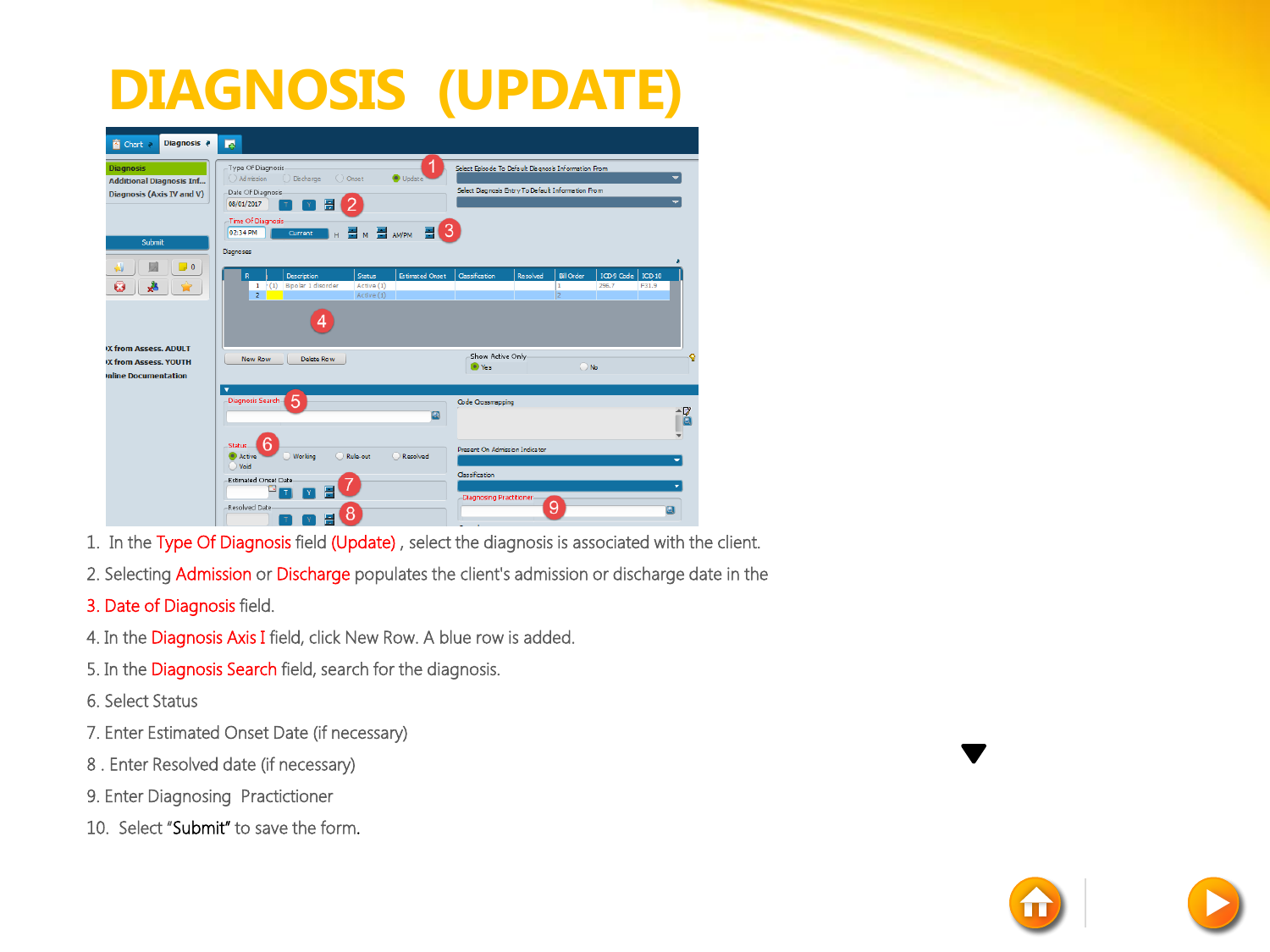### **Contractor Treatment Plan (Includes Entering the Assessment Date & Consent to Treatment Date)**

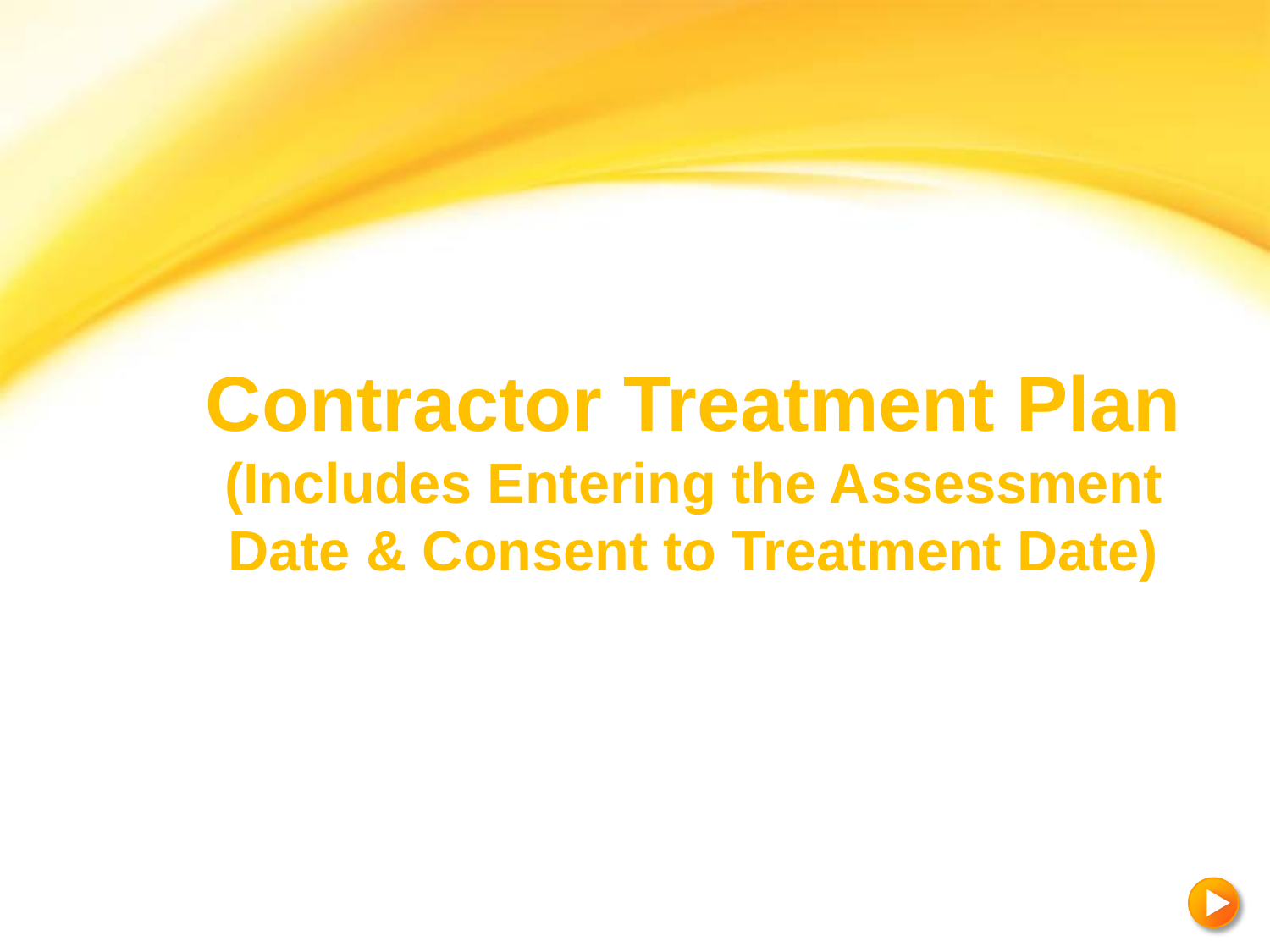### **CONTRACTOR TREATMENT PLAN**

Select from Forms & Data >My Forms

Select Client screen, enter the client ID in the Client Name/ID field, click the Select button





The Contractor/Field based Treatment Plan form has 2 sections

1. Contractor/field Based Treatment Plan

Contractor/Field Based Treatment Plan **酉** Chart a

#### 2. Client Overall Goal

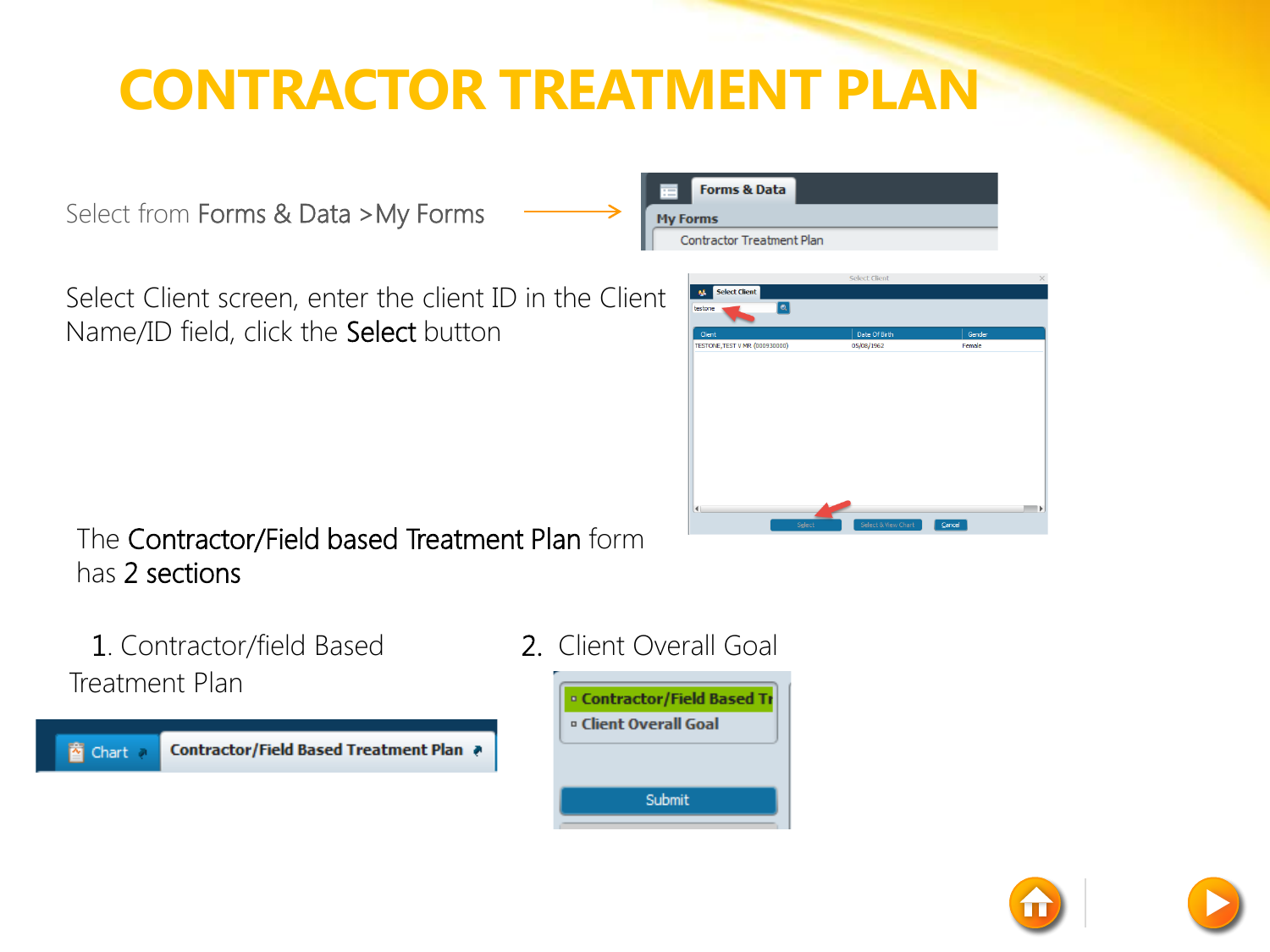#### **CONTRACTOR TREATMENT PLAN**

| This Treatment Plan is for CONTRACTOR/FIELD BASED ENTRY ONLY<br>Plan Name | Treatment Plan For-                                                             |
|---------------------------------------------------------------------------|---------------------------------------------------------------------------------|
| test plan                                                                 | Contractor                                                                      |
| -Plan Type-<br>Update Plan<br><b>O</b> Initial Plan<br>Annual Plan        | <b>BHRS-Field Based Clent</b><br>BHRS-Meds Only Client                          |
| <b>Plan Dates</b>                                                         |                                                                                 |
| -Plan Start Date (date of clinician signature)-<br>3<br>08/09/2018        | -Treatment Plan Status-<br>6<br>◯ Pending Approval<br>$D$ Draft<br>$\Box$ Final |
| Plan End Date-<br>4<br>08/08/2019                                         | Team Member To Notify                                                           |
| <b>Documentation Compliance</b>                                           |                                                                                 |
| Assessment Date-<br>08/09/2018                                            | -Last Updated<br>÷                                                              |
| -Consent To Treatment Date-                                               | Last Updated By                                                                 |
|                                                                           |                                                                                 |

**Red=Required fields**

- 1. Plan Name , (Naming convention = Client's preferred Name, Type of Plan & Year) (example test plan)
- 2. Plan Type (Annual Plan, Initial Plan, Update Plan)
- 3. Plan Start Date (date of clinician signature).
- 4. Plan End Date (auto populates once the Plan Start is entered)
- 5. Treatment Plan For
- 6. Treatment Plan Status (Draft, Final, Pending Approval)

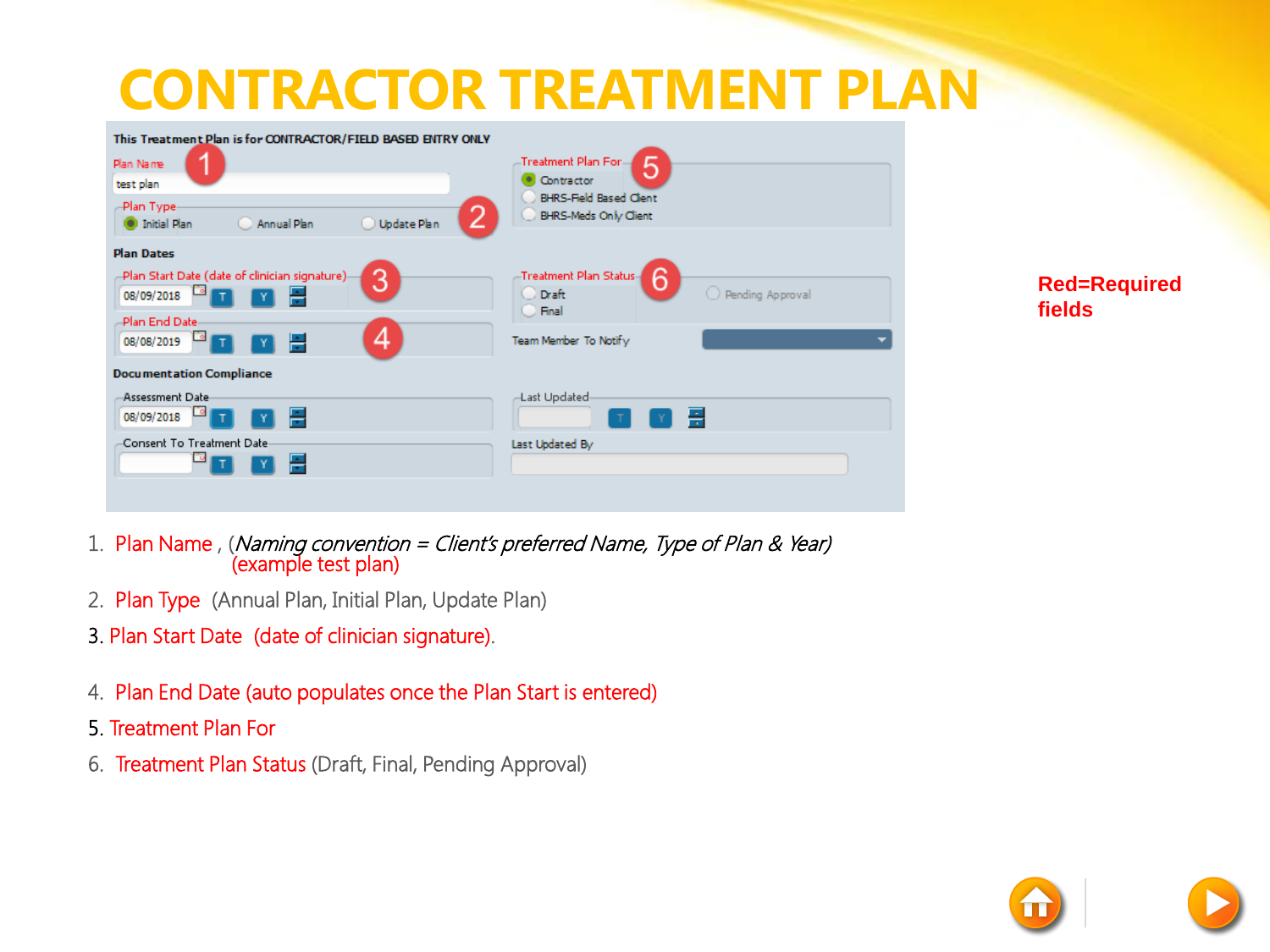### **CONTRACTOR TREATMENT PLAN**

6. Type the (Client's Overall Goal – listed on paper Treatment Plan)

| Clent's Overall Goal                                 |                                                             |                                          |
|------------------------------------------------------|-------------------------------------------------------------|------------------------------------------|
| test                                                 |                                                             | $\frac{1}{2}$                            |
| Entered by (auto populates & is based on user login) |                                                             | Entered by:<br>JOSEPH DEL AGUIL A (02064 |
| 8. Clinical Staff Responsible                        | -Clinical Staff Responsible-<br><b>INGALL BULL (060050)</b> |                                          |

9. Select, Add – The goal disappears (not to worry)



11. Return to Contractor/Field Based Treatment Plan Section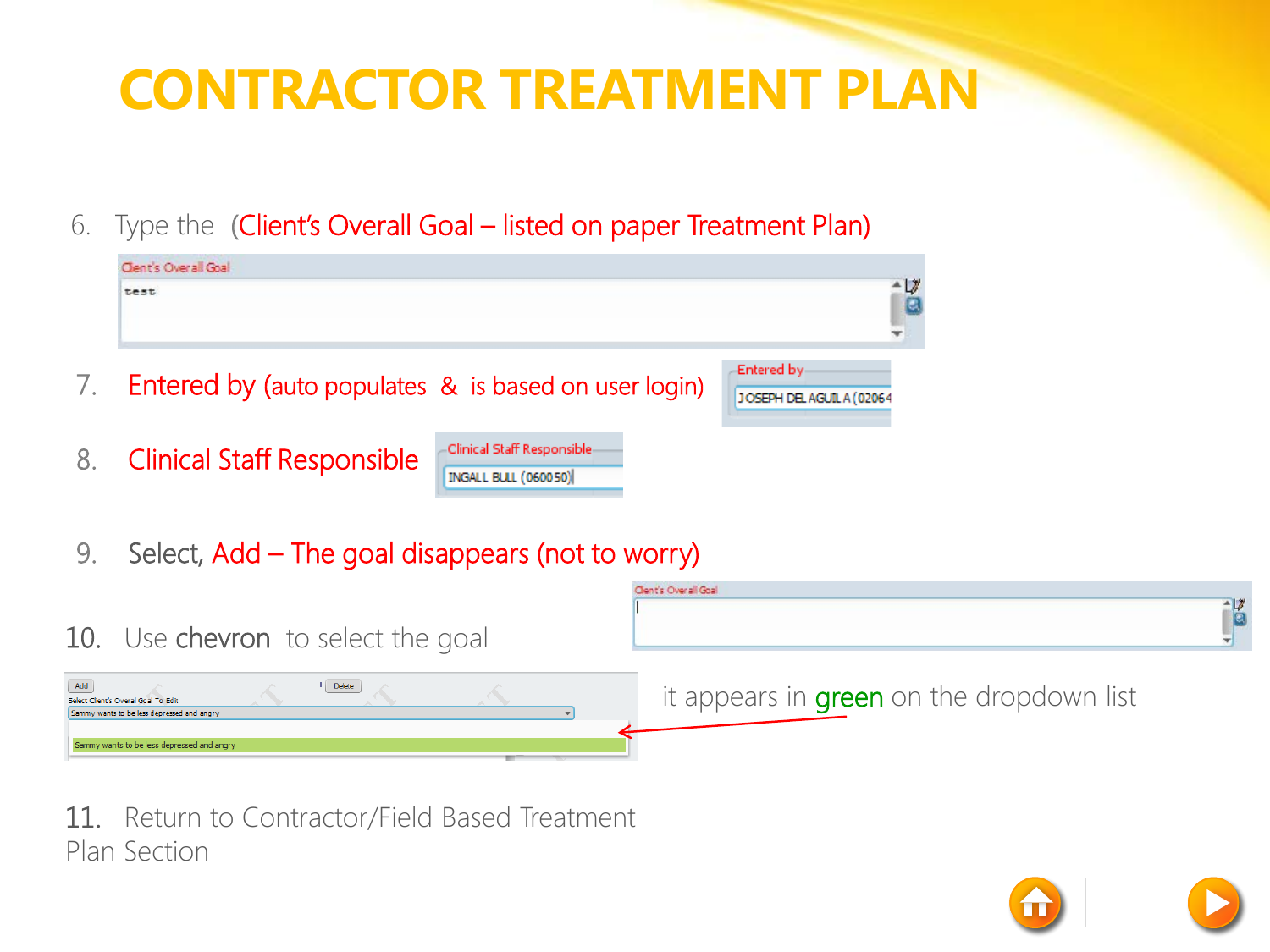#### **ENTERING ASSESSMENT DATE & CONSENT TO TREATMENT DATE**

Contractors who are also the Client's Care Coordinator should include the date when the client Assessment was completed



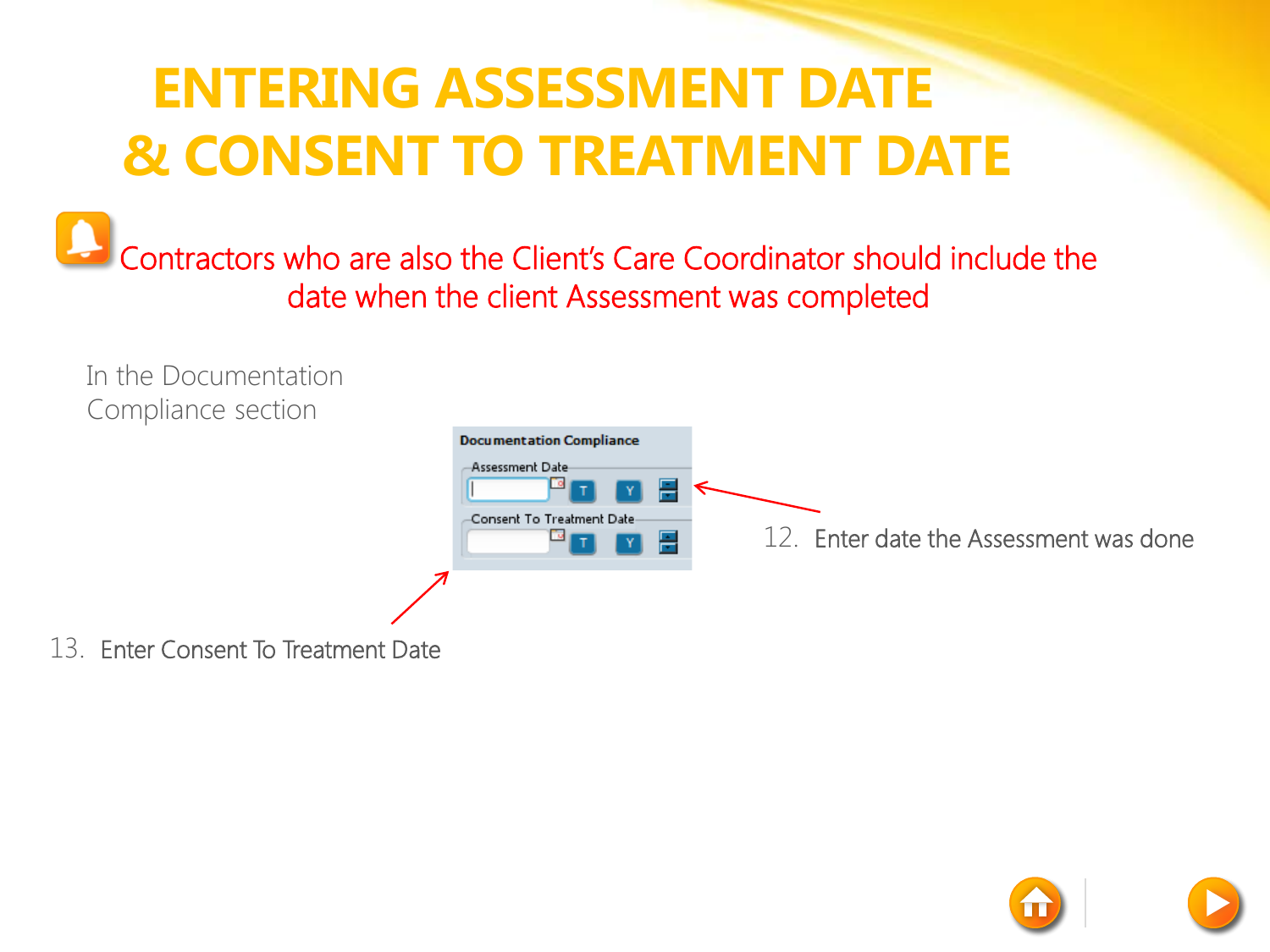#### **TREATMENT PLAN COMPLETION**

14. If everything is complete, you can now change the status from Draft to Final ( the (Draft watermark disappears)



| This Treatment Plan is for CONTRACTOR/FIELD BASED ENTRY ONLY                       |                                                                       |
|------------------------------------------------------------------------------------|-----------------------------------------------------------------------|
| Plan Name                                                                          | Treatment Plan For-                                                   |
| test plan                                                                          | Contractor                                                            |
| -Plan Type-<br>◯ Update Plan<br>C Annual Plan<br><b>O</b> Initial Plan             | BHRS-Field Based Client<br>BHRS-Meds Only Client                      |
| <b>Plan Dates</b><br>-Plan Start Date (date of clinician signature):<br>08/09/2018 | Treatment Plan Status-<br>◯ Pending Approval<br><b>Draft</b><br>Final |
| -Plan End Date<br>08/08/2019                                                       | Team Member To Notify                                                 |

 You can submit the form in Draft status if changes need to be made later.

Forms left in Draft status will not be counted as having a up-to-date Tx Plan and services billed will not eligible to be paid.

15. Click Submit to save



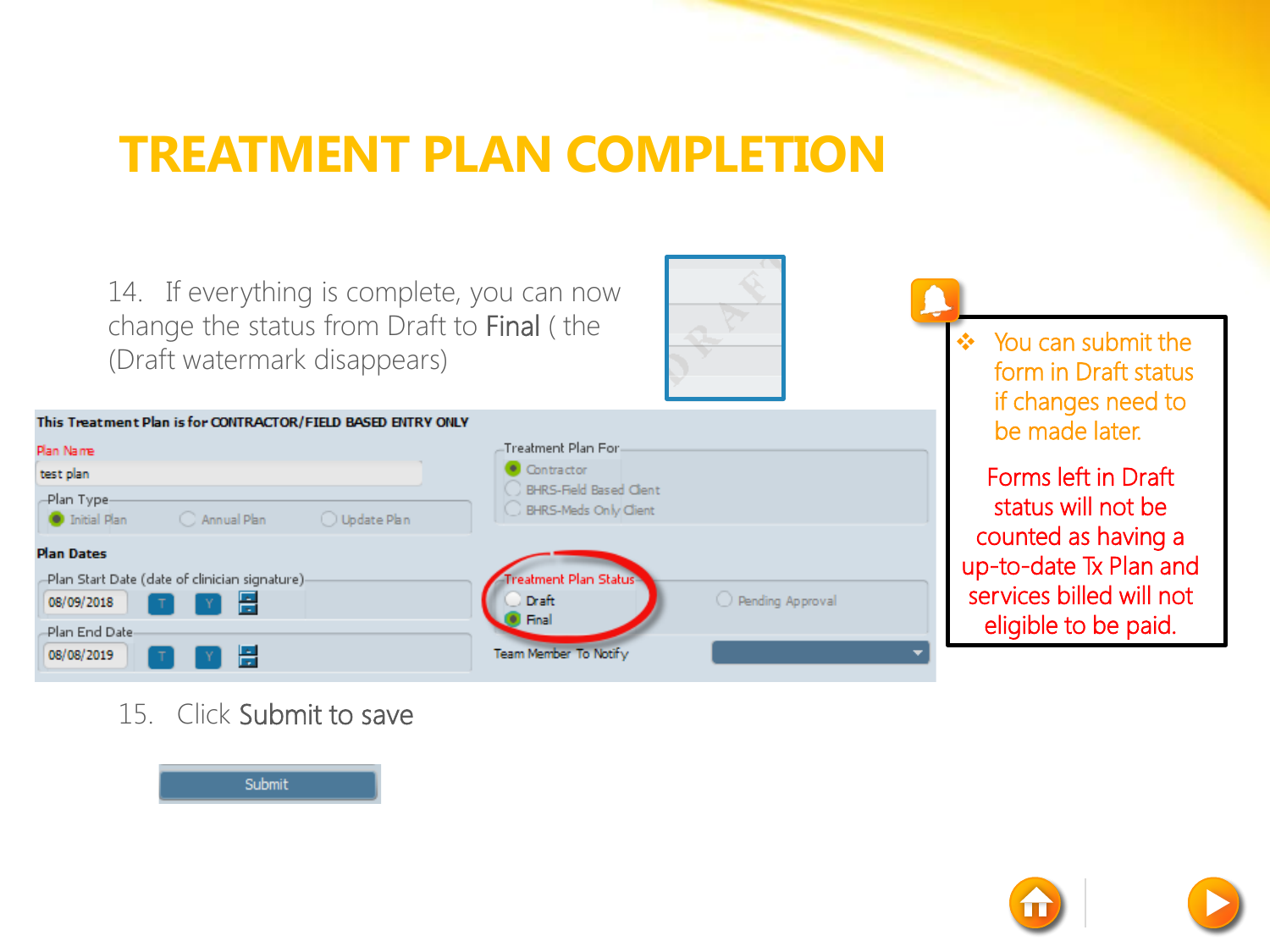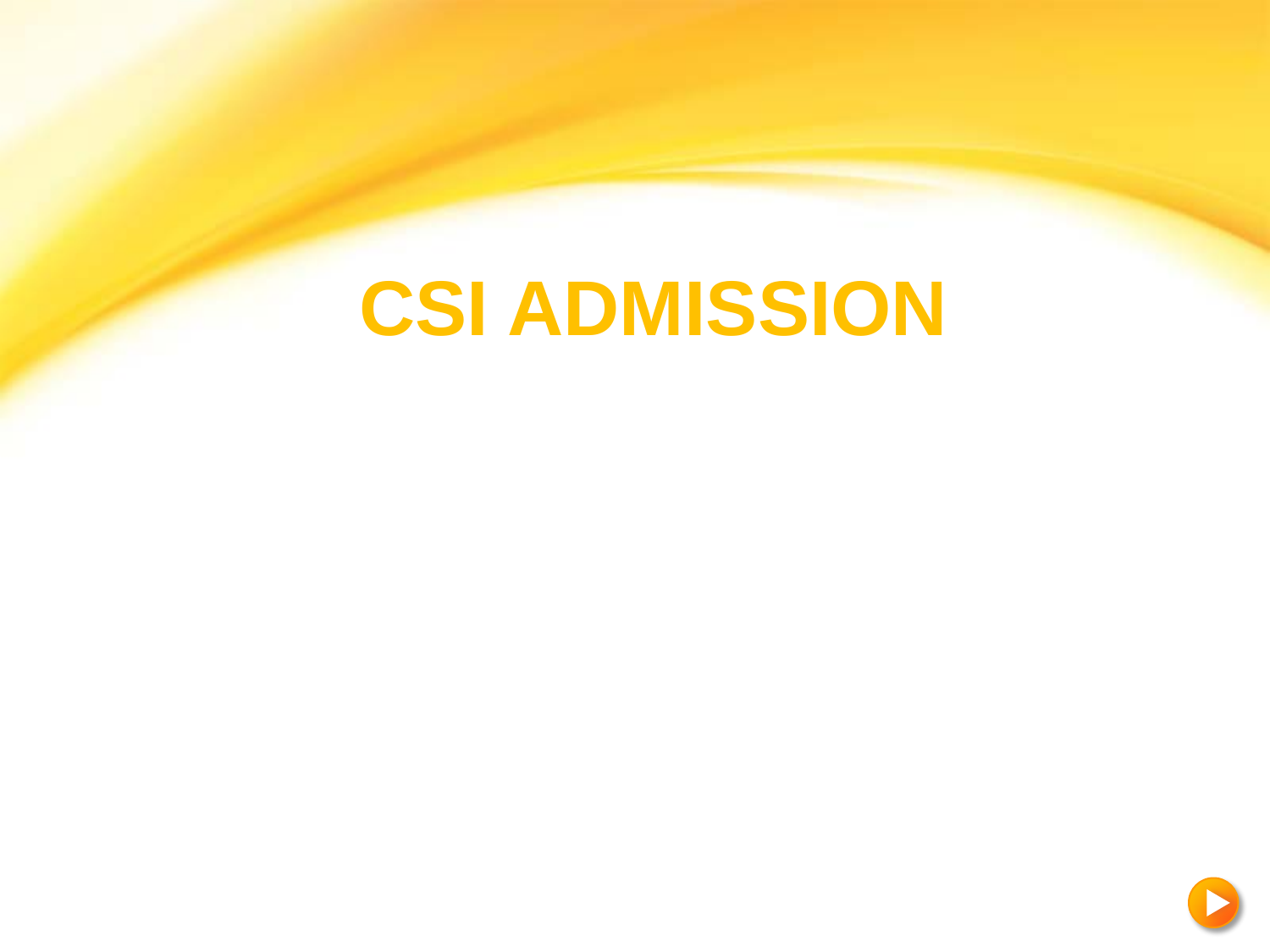The CSI Admission form is part of the Admission Bundle (OUTPATIENT) or can be accessed from Forms & Data> My Forms or by Search Forms or

| <b>Search Forms</b><br>Name<br><b>CSI</b>                                                                                                                                                                                                                                                                                                    | Menu Path                                                                                                                                                                                                                                                                                                                                                                            |
|----------------------------------------------------------------------------------------------------------------------------------------------------------------------------------------------------------------------------------------------------------------------------------------------------------------------------------------------|--------------------------------------------------------------------------------------------------------------------------------------------------------------------------------------------------------------------------------------------------------------------------------------------------------------------------------------------------------------------------------------|
| <b>CSI Admission</b><br>1.<br><b>Birth Name (Last)</b><br><b>Birth Name (First)</b><br>2.<br>3.<br>Birth Name (Middle)<br>Birth Name (Suffix)<br>4.<br><b>Mother's First Name</b><br>5.<br>6.<br><b>Fiscally Responsible County</b><br>7.<br>Place of Birth – County<br>8.<br>Place of Birth – State<br>9.<br><b>Place of Birth -Country</b> | Avatar PM / Client Management / Client Information<br>Birth Name (Last)<br><b>TESTONE</b><br>Birth Name (First)<br><b>TEST</b><br>Birth Name (Middle)<br>Birth Name (Suffix)<br>O Sr<br>$()$ Jr<br>$\mathbf{II}$<br>$\Box$ M<br>$\neg$ v<br>$\Box$ IV<br>Mother's First Name<br>testing<br>Fiscally Responsible County For Client<br>San Mateo<br>Alameda<br>Place of Birth - County |
|                                                                                                                                                                                                                                                                                                                                              | Place of Birth - State<br>California<br>-Place of Birth - Country<br>$\bullet$<br><b>United States</b><br>Once County is put in State and County<br>auto populate                                                                                                                                                                                                                    |

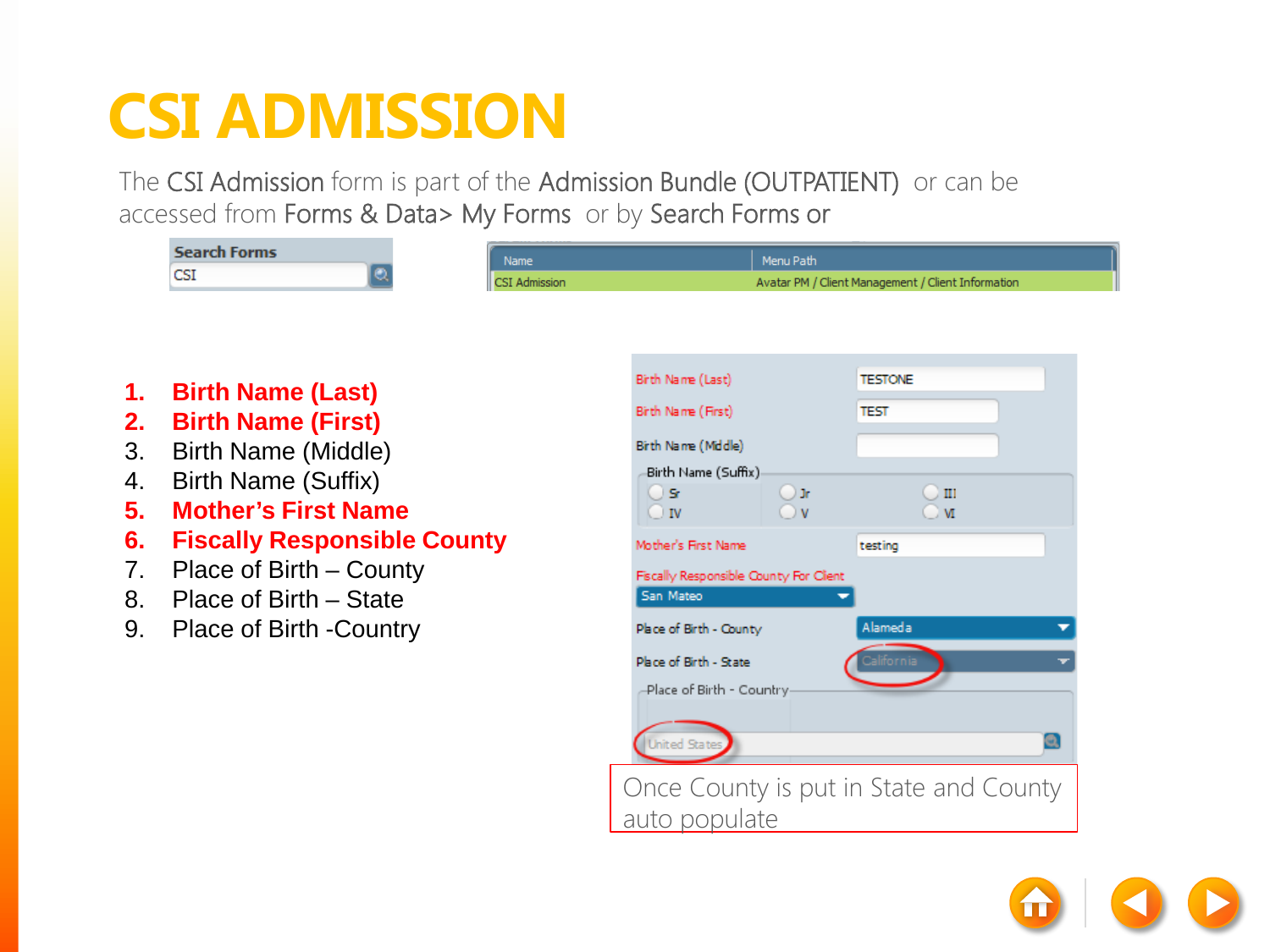#### **10. Ethnicity**

- **11. Primary Language**
- **12. Conservatorship/Court Status**





#### **13. Race (Select up to 5)**

**14. Special Population - If client is a child** then County School should be selected from the drop down box.

15. Number of children less than 18 client is responsible at least 50% of time

16. Number of dependent adults client is responsible at least 50% of time

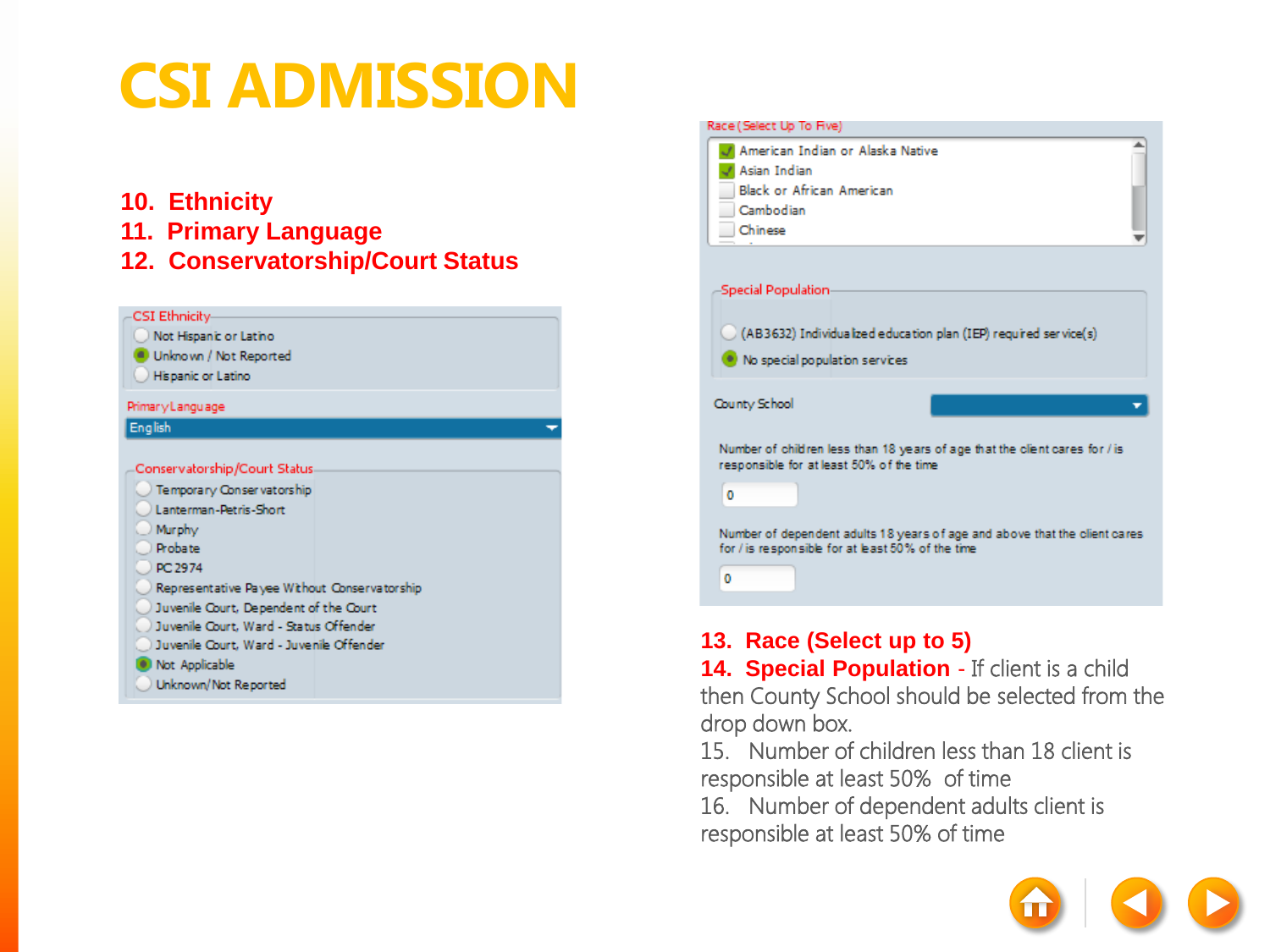

Click Submit to save

Submit

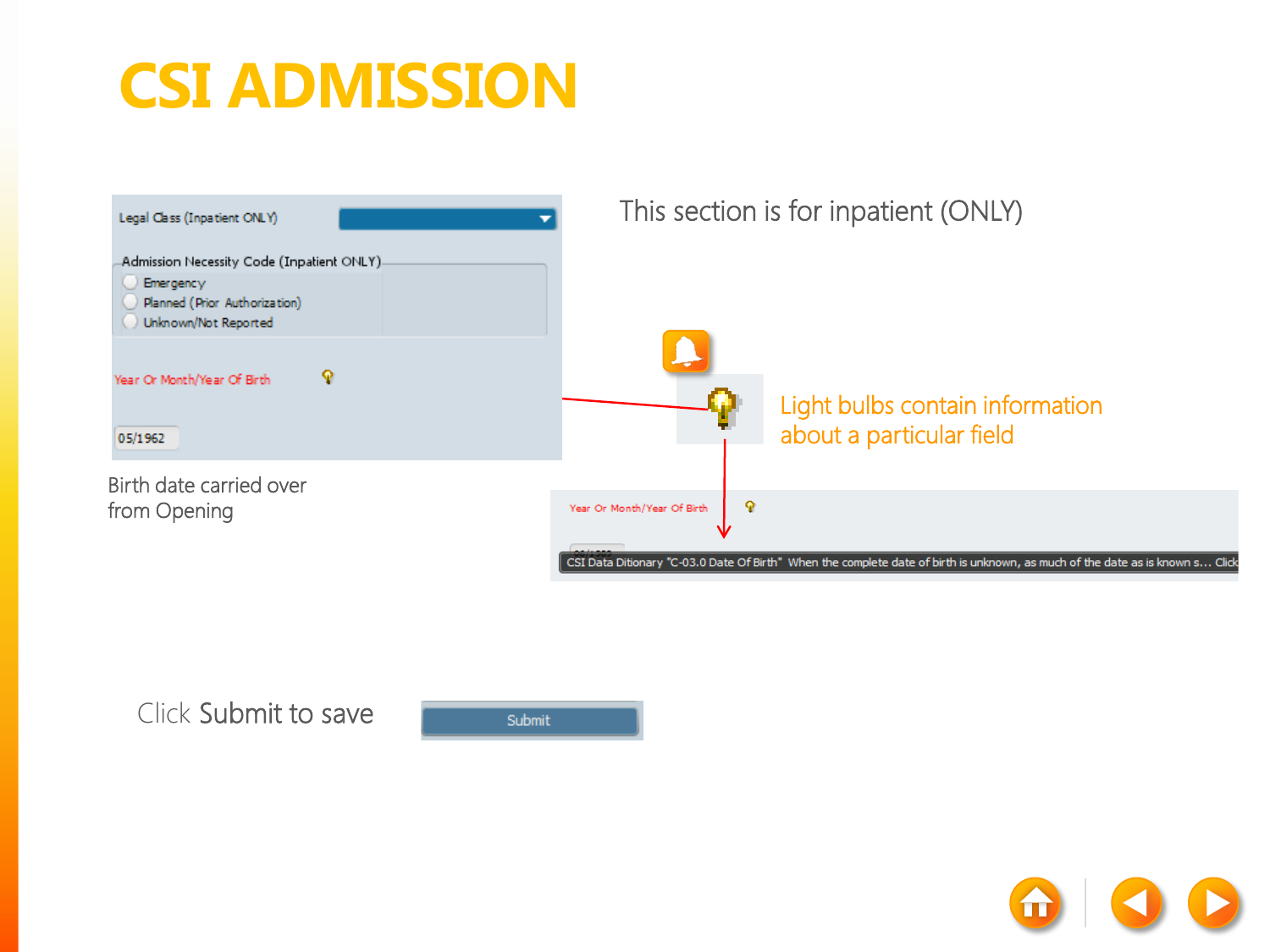# **CONTRACTOR LOCUS & CALOCUS ENTRY**

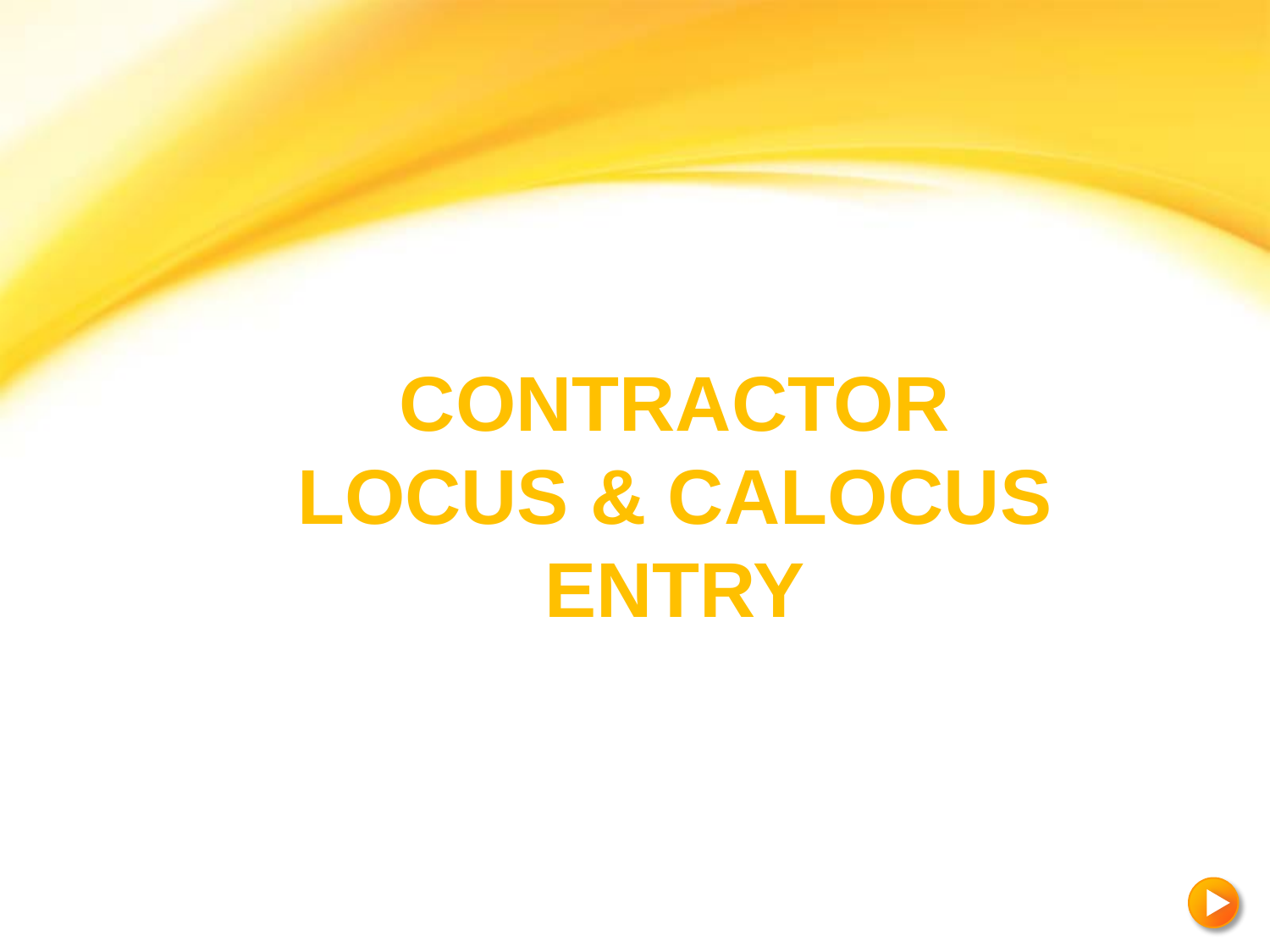The Contractor LOCUS & CALOCUS Entry forms or can be accessed from Forms & Data> My Forms or by Search Forms or **Avatar CWS/Contractor Document Entry** 

The Contractor LOCUS & CALOCUS Entry forms have 2 sections

#### 1. LOCUS Scores 2. Finalize





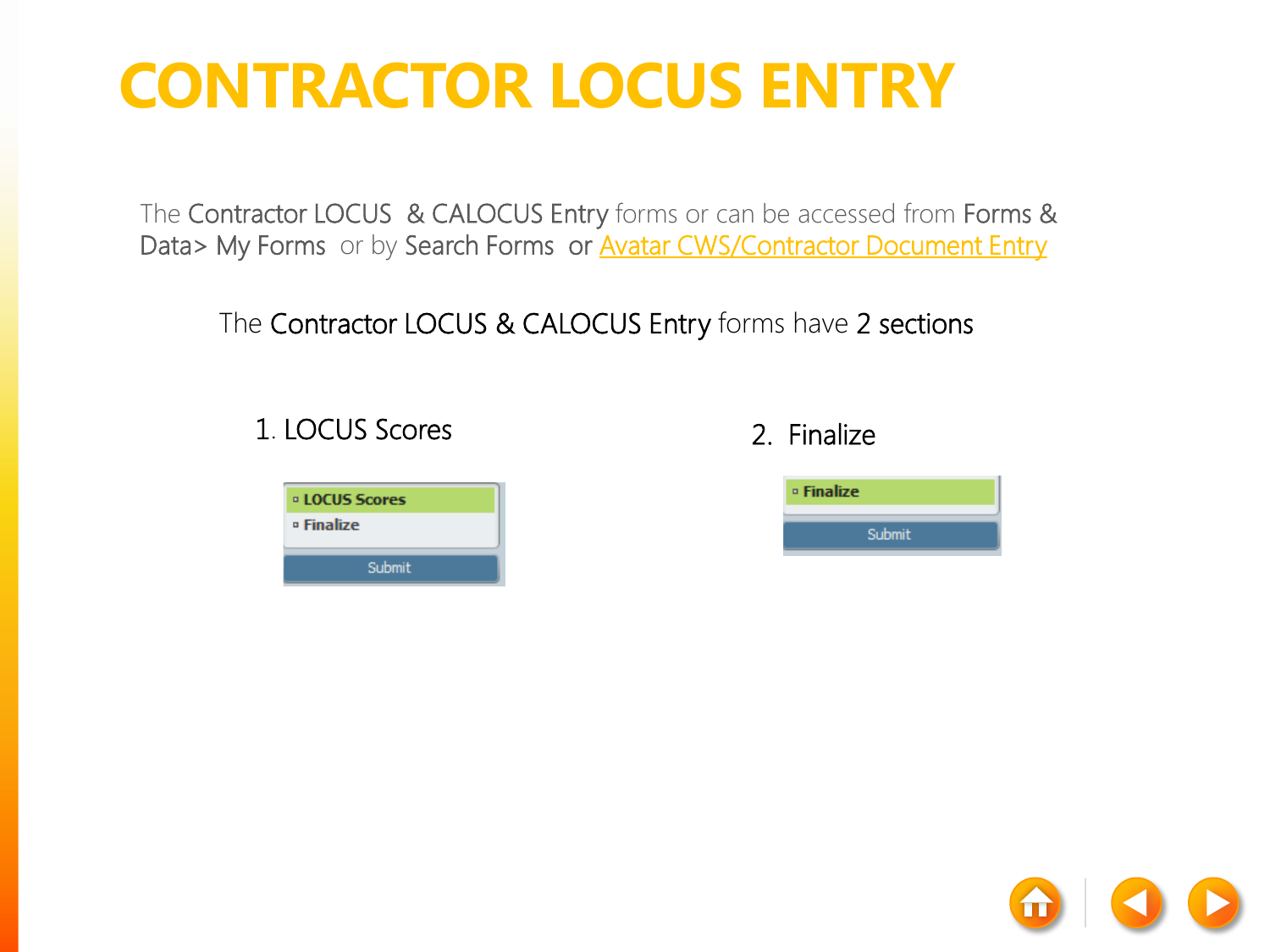#### LOCUS Scores Section

**¤ LOCUS Scores** <sup>o</sup> Finalize Submit

| Date Assessed<br>07/11/2011                                      | H                                                                      |                 |                      |                   |   |
|------------------------------------------------------------------|------------------------------------------------------------------------|-----------------|----------------------|-------------------|---|
| #1 - Risk of Harm<br>$\bullet$ 1-Minimal Risk                    | 2-Low risk                                                             | 3-Moderate Risk | 4-Serious risk       | 5-Extreme Risk    | P |
| #2 - Functional Status<br>1 1-Minimal                            | $P$ 2-Mid                                                              | ( 3-Moderate    | 4-Serious            | 5-Severe          | Ω |
| $1 - None$                                                       | #3 - Medical, Addictive and Psychiatric Co-Morbidity<br>$2-Minor$      | 3- Sq nificant  | 4-Major              | <b>U</b> 5-Severe | Ŷ |
| 1-Low Stress<br>5-Extremely Stressful                            | #4a - Recovery Environment - Environmental Stressors-<br>2-Midly       | · 3-Moderately  |                      | 4-Highly          | Q |
| 1-Highly Supportive                                              | #45 - Recovery Environment - Environmental Support<br>( ) 2-Supportive | 3-Limited       | (4-Minimal)          | 5-No Support      | Q |
| #5 - Treatment and Recovery History-<br>$1-Fubv$<br>5-Negligible | 2-Sq nificant                                                          |                 | 3-Moderate/Equivocal | 04-Poor           | P |
| #6 - Engagement<br>1-Optimal                                     | 2-Positive                                                             | 3-Limited       | 4-Minimal            | 5-Uneng aged      |   |

- **1. Risk of Harm**
- **2. Functional Status**
- **3. Medical, Addictive and Psychiatric Co-Morbidity**
- **4a. Recovery Environment – Stressors**
- **4b. Recovery Environment – Support**
- **5. Treatment and Recovery History**
- **6. Engagement**

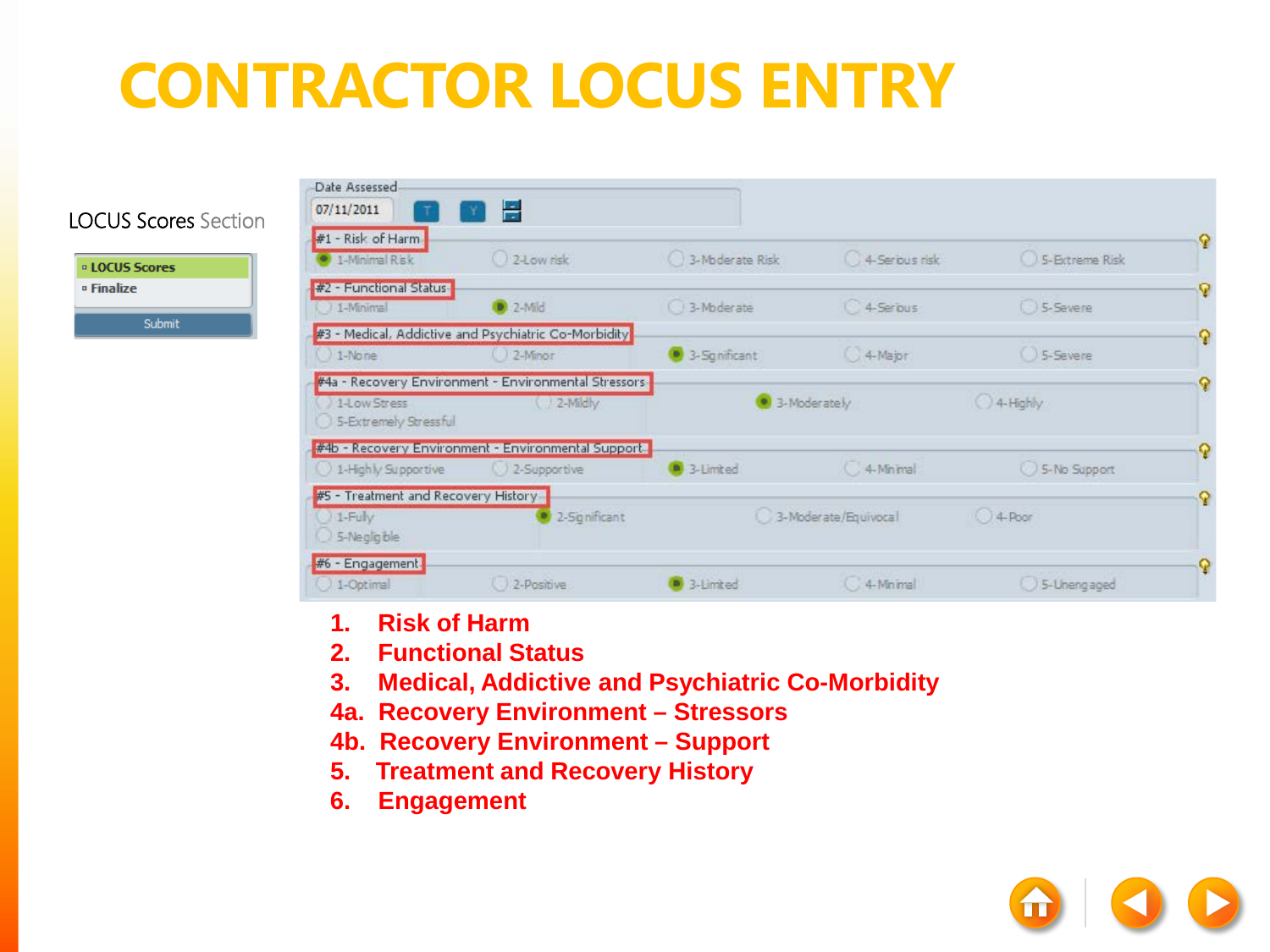

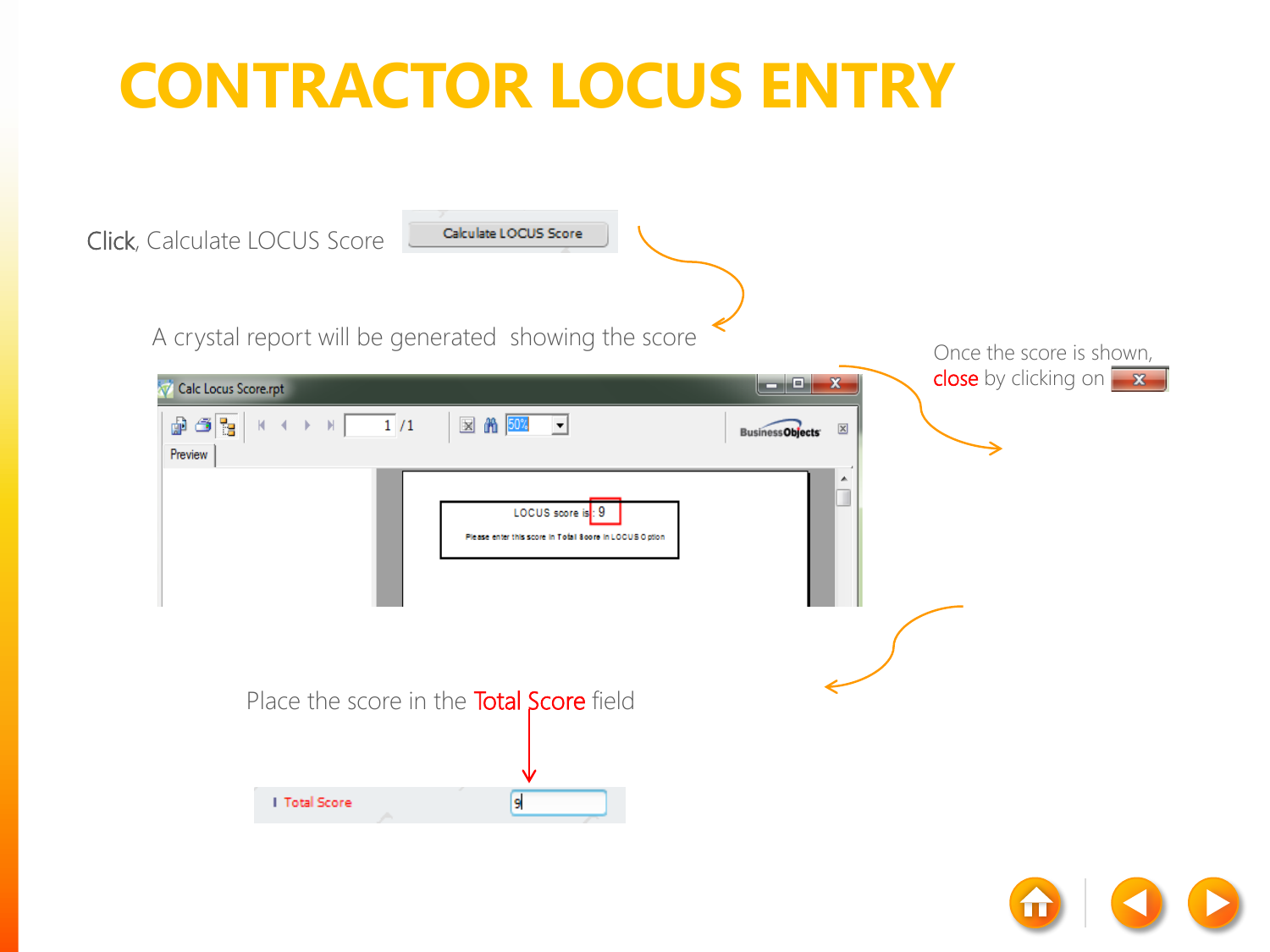

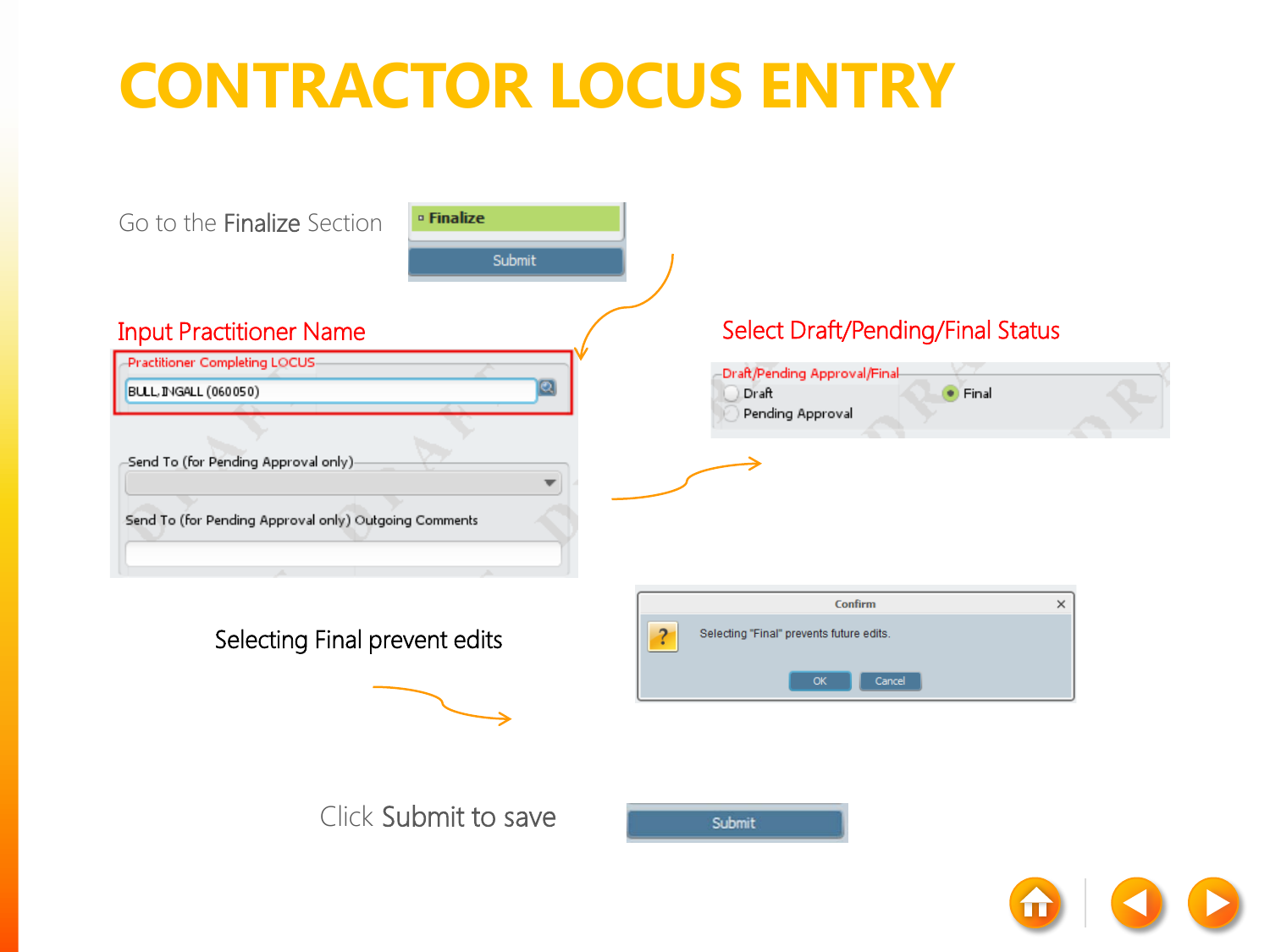#### **CONTRACTOR CALOCUS ENTRY (FOR YOUTH)**

#### LOCUS Scores Section

| <b>¤ LOCUS Scores</b> |
|-----------------------|
| □ Finalize            |
| Submit                |

#### **Date Assessed Is Youth Emancipated**

| ▼<br>-Date Assessed<br>02/17/2011                                      | ے                                                                               | $\bigcap$ Yes     | -Is Youth Emancipated?-            | $\bullet$ No        |   |
|------------------------------------------------------------------------|---------------------------------------------------------------------------------|-------------------|------------------------------------|---------------------|---|
| $#1$ - Risk of Harm<br>1-Low Risk                                      | 2-Some Risk                                                                     | 3-Sqnificant Risk | ◯ 4-Serious Risk                   | ○ 5-Extreme Risk    | Q |
| #2 - Functional Impairment-<br>$( ) 1$ -Minimal                        | $\blacksquare$ 2-Mild                                                           | ○ 3-Moderate      | C 4-Serious                        | ○ 5-Severe          | Q |
| #3 - Co-morbidity-<br>$1 -$ None                                       | $()$ 2-Minor                                                                    | ◯ 3-Sgnificant    | $\bullet$ 4-Major                  | $()$ 5-Severe       | Q |
| 1-Minimally Stressful<br>5-Extremely Stressful                         | #4a - Recovery Environment -Environmental Stressors<br>$()$ 2-Mildly            | 3-Moderately      |                                    | $\bigcirc$ 4-Highly | Q |
| ( ) 1-Highly Supportive                                                | #4b - Recovery Environment -Environmental Support-<br>( ) 2-Supportive          | 3-Limited         | $\bigcirc$ 4-Mnimally              | ◯ 5-No Support      | Q |
| #5 - Resiliency and Treatment History-<br>$() 1-Ful$<br>◯ 5-Negligible | 2-Significant                                                                   |                   | ○ 3-Moderate/Equivocal             | $\bullet$ 4-Poor    | Q |
| $() 1$ -Optimal                                                        | #6a - Treatment, Acceptance Engagement -Child/ Adolescent*<br>() 2-Constructive | 3-Obstructive     | C 4-Adversarial                    | ○ 5-Inaccessible    | ହ |
| $)$ 0-N/A<br>3-Obstructive                                             | #6b - Treatment, Acceptance Engagement -Parent/Care-taker*-<br>1-Optimal        | 4-Adversarial     | C 2-Constructive<br>5-Inaccessible |                     | Q |

- **1. Risk of Harm**
- **2. Functional Impairment**
- **3. Co-morbidity**
- **4a. Recovery Environment – Stressors**
- **4b. Recovery Environment – Support**
- **5. Resiliency and Treatment History**
- **6a. Treatment, Acceptance Engagement – Child/Adolescent\***
- **6b. Treatment, Acceptance Engagement – Parent/Care-taker\***

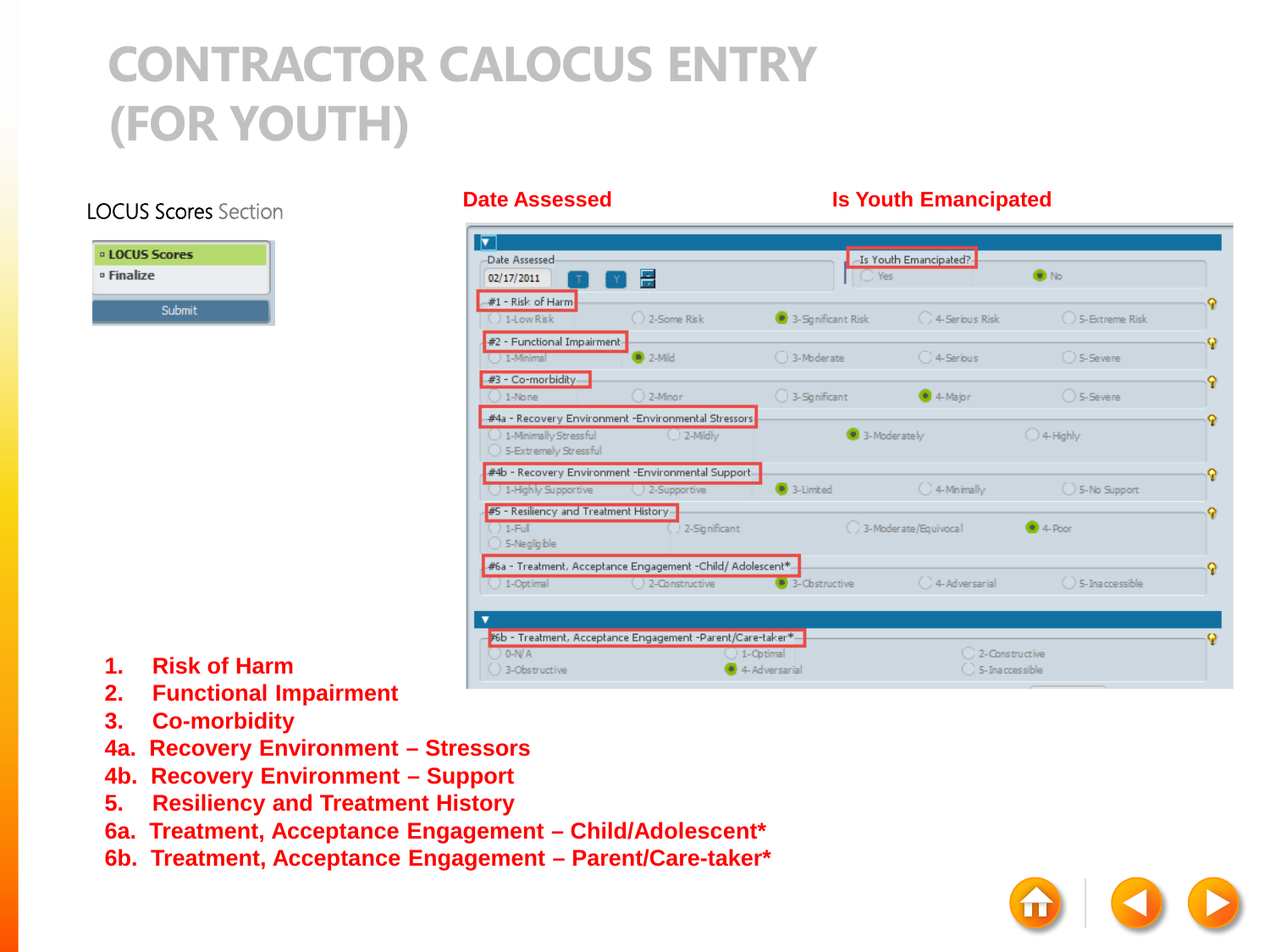

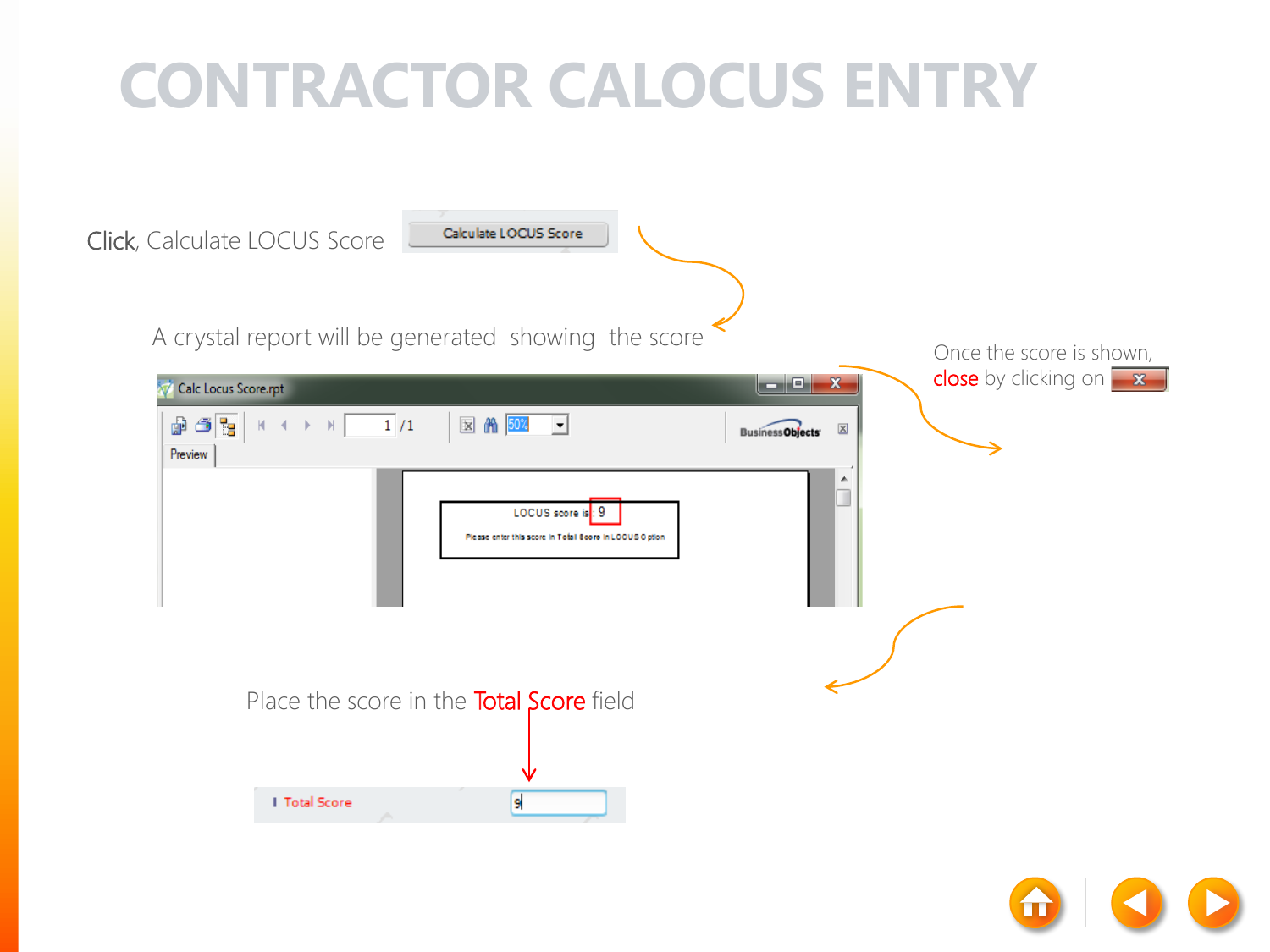Go to the Finalize Section



#### Send to (for Pending Approval only)

-Send To (for Pending Approval only)

Send To (for Pending Approval only) Outgoing Comments

#### Select Draft/Pending/Final Status



#### Selecting Final prevent edits





Click Submit to save

Submit